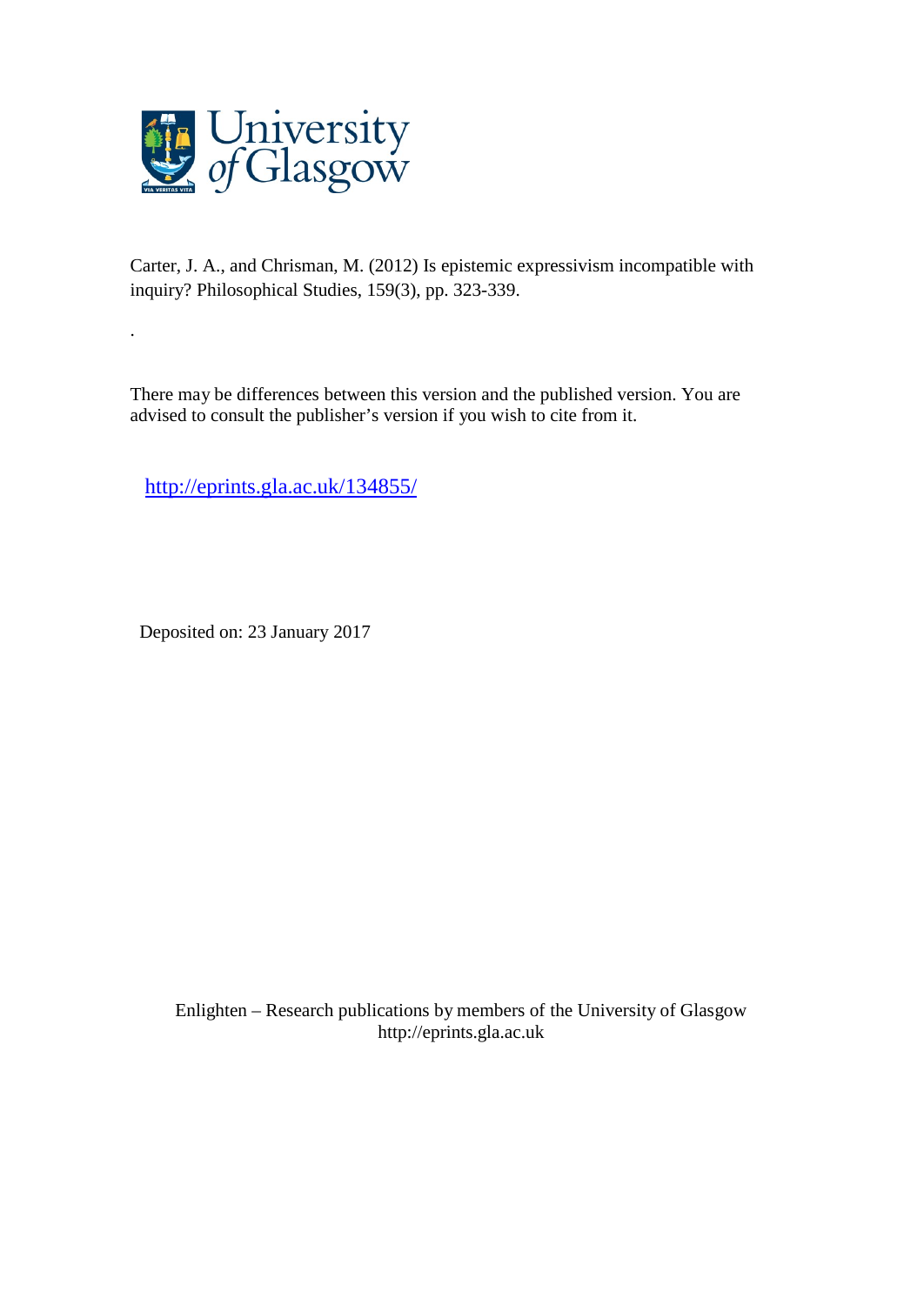# **IS EPISTEMIC EXPRESSIVISM INCOMPATIBLE WITH INQUIRY?1**

forthcoming in *Philosophical Studies*

J. Adam Carter and Matthew Chrisman University of Edinburgh

1 February 2011

#### **Abstract**

Expressivist views of an area of discourse encourage us to ask not about the nature of the relevant kinds of values but rather about the nature of the relevant kind of evaluations. Their answer to the latter question typically claims some interesting disanalogy between those kinds of evaluations and descriptions of the world. It does so in hope of providing traction against naturalism-inspired ontological and epistemological worries threatening more 'realist' positions. This is a familiar position regarding ethical discourse; however, some authors (e.g. Field, Heller, Gibbard, Blackburn, Chrisman) have recently defended a similar view regarding epistemic discourse. Others (especially Kvanvig, Cuneo, and Lynch) have argued that epistemic expressivism faces special problems, not necessarily attaching to expressivism about other areas. Their arguments differ in interesting ways, but the common strategy is an attempt to show that the very sort of meta-epistemological theorizing needed to articulate and establish epistemic expressivism involves the epistemic expressivist in some sort of internal incoherence or self-defeat. That is, they think that articulating or defending the position requires implicit commitment to the negation of one of the positions core tenets. This paper responds to those arguments on behalf of epistemic expressivism, suggesting that they each misunderstand what is crucial to epistemic expressivism. By responding to these arguments, we hope to achieve more clarity about what epistemic expressivism is and why one might want to endorse it in a meta-epistemology.

**Keywords:** epistemic expressivism, meta-epistemology, epistemic irrealism

<sup>|&</sup>lt;br>|<br>|  $<sup>1</sup>$  For helpful feedback on this paper, we would like to thank Terrence Cuneo, Klemens Kappel,</sup> Christos Kyriacou, Michael Lynch, and Michael Ridge.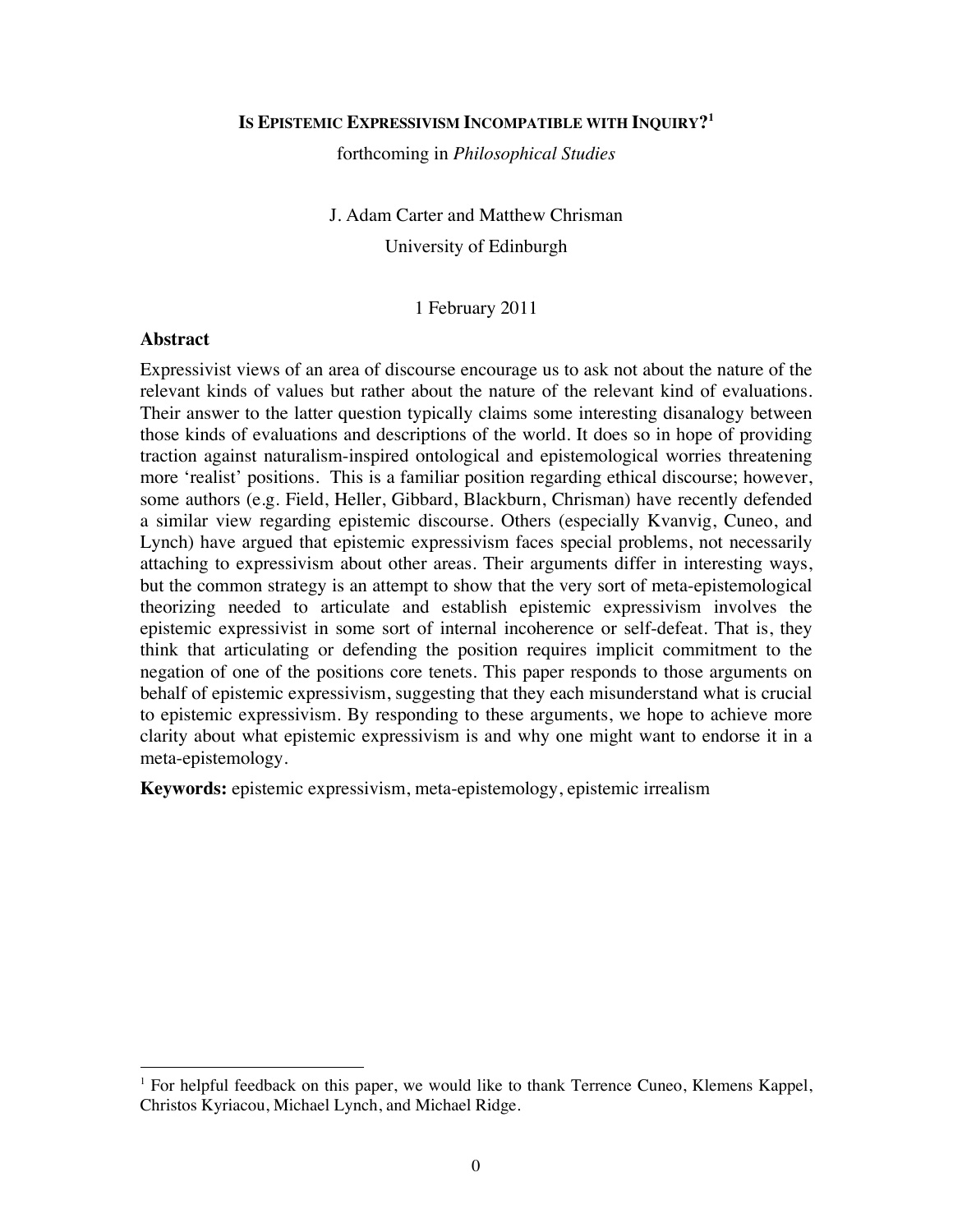#### **IS EPISTEMIC EXPRESSIVISM INCOMPATIBLE WITH INQUIRY?**

1 February 2011

#### **1. Introduction**

In search of a satisfactory account of moral thought and practice, ethical expressivists encourage us to ask not about the nature of ethical *value* but rather about the nature of ethical *evaluations*. Their answer to the latter question typically claims some interesting disanalogy between ethical evaluations and descriptions of the world. We might call this change in question and the subsequent answer by disanalogy *the core expressivist maneuver*. For example, Gibbard writes, "The expressivists' strategy is to change the question. Don't ask directly how to define 'good'…[rather] shift the question to focus on judgments: ask, say, what judging that [something] is good consists in"(2003: 6). In early crude forms, the core expressivist maneuver involved the idea that ethical evaluations are expressions of our noncognitive sentiments rather than our cognitive representations of things in the world. In later more refined versions, expressivists have argued that ethical evaluations are expressions of a special kind of belief, whose role in our cognitive economy is importantly practical rather than representational. In both cases, the expressivist account of the nature of ethical evaluations is supposed to provide crucial traction against ontological and epistemological problems motivated by naturalism that threaten more 'realist' approaches to accounting for the nature of ethical value.

The basic thought is that, by construing ethical evaluations as interestingly disanalogous to descriptions of the world, we do not have to countenance in our ontology something—ethical facts or values—epistemic access to which is potentially mysterious and elusive; rather we can investigate something that is quite common—ethical evaluations—by the typical philosophical means by which we come to understand our thoughts and practices. Although it is sometimes seen as a debunking position, there is nothing in expressivism that requires us to stop thinking ethical thoughts or to disengage from ethical practice. The view is a *meta*-ethical view about the nature of ethical thought and practice, which is supposed to be neutral with respect to various plausible views one might defend in the course of engaging in ethical thought and practice.

There is a healthy debate in metaethics about the viability of this sort of position, which has led to a number of difficult critical questions: can the expressivist satisfactorily account for the semantics of ethical language, inferences involving ethical thoughts, ordinary talk of ethical truths and propositions, the appearance of ethical knowledge, the possibility of fundamental ethical error, and the general distinction between realism and antirealism? Our project here, however, is not to enter into this debate. Rather our project stems from apparently close parallels between the issues driving that debate and issues in epistemology.

Recent epistemology has taken a distinctively metaepistemological turn: questions about the semantics of epistemic language and the nature of epistemic values have become prominent. And, although epistemologists have been slow to see this, this turn clearly raises the question of the viability of an epistemic analogue to ethical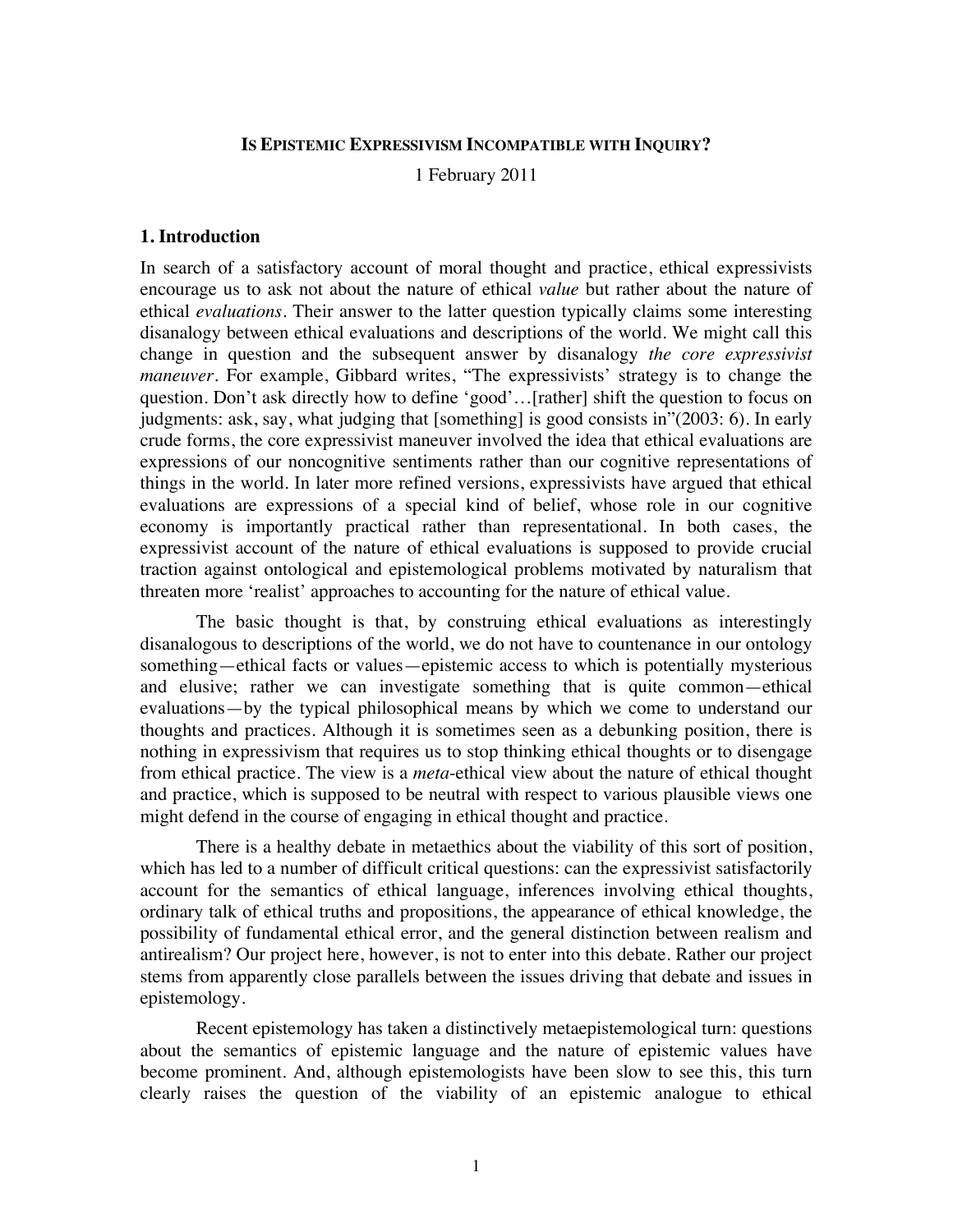expressivism. That is, in search of a satisfactory account of epistemic thought and practice, the *epistemic* expressivist would redeploy the core expressivist maneuver by encouraging us to ask not about the nature of *epistemic facts or values* but rather about the nature of *epistemic evaluations*. And he would claim some interesting disanalogy between epistemic evaluations and descriptions of the world. Such a disanalogy would be metaepistemologically interesting if it meant that we do not have to countenance in our ontology something—epistemic facts or values—epistemic access to which is potentially mysterious and elusive, and could instead investigate something that is quite common epistemic evaluations—by the typical philosophical means by which we come to understand our thoughts and practices. (If epistemic facts and values don't appear potentially as mysterious and elusive as ethical facts and values, notice that there's as little agreement in epistemology about what constitutes a belief's being justified as in ethics about what constitutes an action's being justified.) Again, such an expressivist position may seem to some to be a debunking position; however, if the parallel to ethical expressivism is tight, it need not be. There should be nothing in ethical expressivism that requires us to stop thinking ethical thoughts or to disengage from ethical practice, so why think there has to be something in epistemic expressivism that requires us to stop thinking epistemic thoughts or to disengage from epistemic practice? Epistemic expressivism is a *meta-*epistemological view about the nature of epistemic thought and practice, which is supposed to be neutral with respect to various plausible views one might defend in the course of engaging in first-order epistemic thought and practice.<sup>2</sup>

We remain unsure about the viability of epistemic expressivism. For many of the problems threatening ethical expressivism are general problems allegedly stemming from the core expressivist maneuver, and so they threaten epistemic versions of expressivism too. However, there are three recent attempts to argue against epistemic expressivism – due to Kvanvig (2003), Cuneo (2008), and Lynch (2009) – that seek to identify some special problem with expressivism as deployed in meta-epistemology. Our goal in this paper is to rebut these arguments, which will put us in a position to make more precise that to which epistemic expressivism is committed and why epistemologists might want to consider it as a live option in developing their meta-theory.

#### **2. Kvanvig on "Epistemic Nonfactualism"**

The first argument against epistemic expressivism that we want to consider is gleaned from Kvanvig's (2003) criticism of Field's (1996, 1998) *non-factualism* about *a priori* justification. However, the point Kvanvig makes should generalize to broader sorts of epistemic expressivism. Field suggests that in calling a belief (he is specifically concerned with beliefs in logical truths) "*a priori* justified" we are not describing some independently existing fact about the belief's having the property of being *a priori* justified; rather, we are in some sense expressing an attitude or stance. He writes, "we should have a non-factualist attitude towards justification…; it is a matter of policy rather than fact,…and the question is only whether it is a good policy. It makes no sense to ask whether logic *really is* justifiable a priori" (1996: 377). This represents a form of

 $\frac{1}{2}$ <sup>2</sup> Several authors have defended something like the view. See Blackburn (1996), Field (1996, 1998, 2009), Gibbard (2003: ch. 10), Chrisman (2007).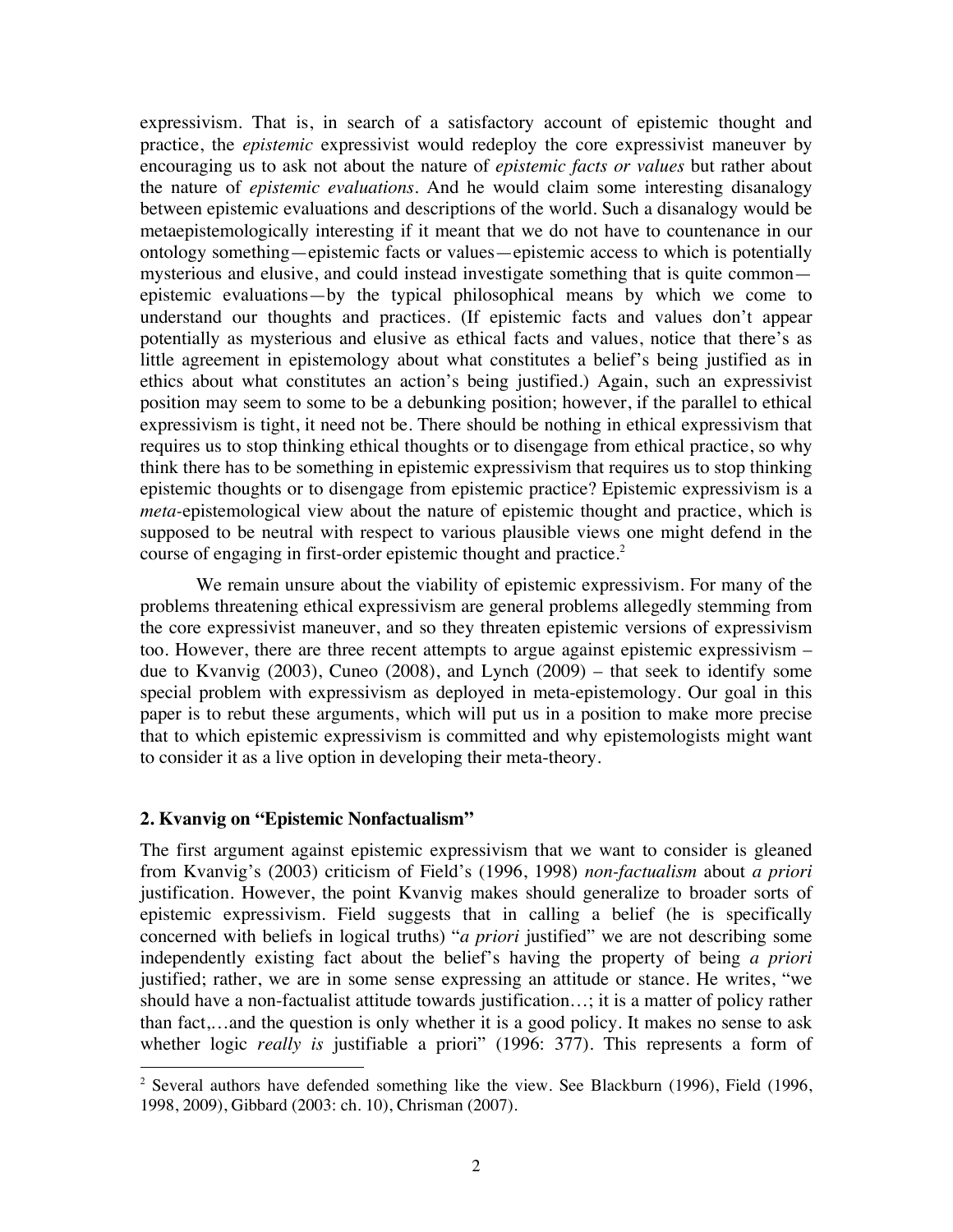epistemic expressivism, as we are conceiving of the view, because Field is claiming that a certain species of epistemic evaluations are not to be understood in terms of their purporting to represent epistemic facts or values but rather in terms of what it is to evaluate some belief in this way. His idea is roughly that, in claiming that *S*'s belief that *p* is *a priori* justified, we are taking up a positive stance towards evidential norms that would license *S*'s believing that *p*, even though that belief is not based on empirical observation. And, crucially, taking up a positive stance does not constitute a commitment to the existence of some kind of property—a priori justification—that this belief has.

This idea can be generalized (as Field himself does in his 2009) by picking up on another idea that Field uses to motivate it. He suggests that there are competing epistemic standards in play whenever we evaluate a belief as justified to a degree sufficient for knowledge. These include at least reliability and power. And he argues that, in any given case, there is no fact of the matter about how we should weigh these competing considerations, and so to say that someone's belief (in a theory, Field seems to think) is justified is *not* to state a fact, but rather, to adopt a stance/policy. And, if we think that knowledge requires justification, knowledge attributions would also, at least in part, involve the adoption of a stance/policy rather than a simple statement of fact.

Kvanvig argues that this sort of epistemic expressivism is incoherent because any defense of the view will have to presuppose the truth of certain norms of justification and explanation. That is: defending the view involves claiming that epistemic expressivism is *better* justified than its competitors. However, according to him that means that the epistemic expressivist like Field has to presuppose what his position is designed to reject—namely, that some normative epistemic claims are true. As Kvanvig writes, "The simple point is that arguments and explanations presuppose the truth of epistemic norms, and if the norms themselves are given non-alethic status, then the explanations and arguments are simply defective in virtue of the fact that their presuppositions are not true"(2003: 176).

The mistake we see in this argument is the assumption that the expressivist has to give epistemic norms "*non-alethic* status". We take it that what Kvanvig means is that the expressivist has to deny that claims of the form 'Belief-forming method X is better than belief-forming method Y', or 'Z is a good way to form beliefs' and so also claims of the form '*S* is justified in believing that *p*' or 'Belief B is reasonable' are truth-apt. However, that is simply a mistake about the nature of expressivism. To be sure, the earliest expressivists (e.g., Carnap and Ayer) denied that at least some normative claims are truthapt. However, the dominant expressivist strategy in the recent literature in metaethics has been to grant the cogency of ordinary normative discourse, which clearly treats normative claims as truth-apt, but then to explain the idea of a normative truth in a nonrepresentationalist way. Indeed, a popular way to do this is to adopt something like the deflationary theory of truth that Field himself forcefully champions. The details get complicated, but the very basic idea is not: When we say that a sentence *S* is true, we should not understand this as the claim that *S* has some special (robust) property — that is shared by all and only true sentences; rather, we should understand this as embodying just the same commitments as a bare assertion '*S*' would. From '*S*' is true, we can disquote to get: *S*, which is why the truth predicate is sometimes called a disquotational device.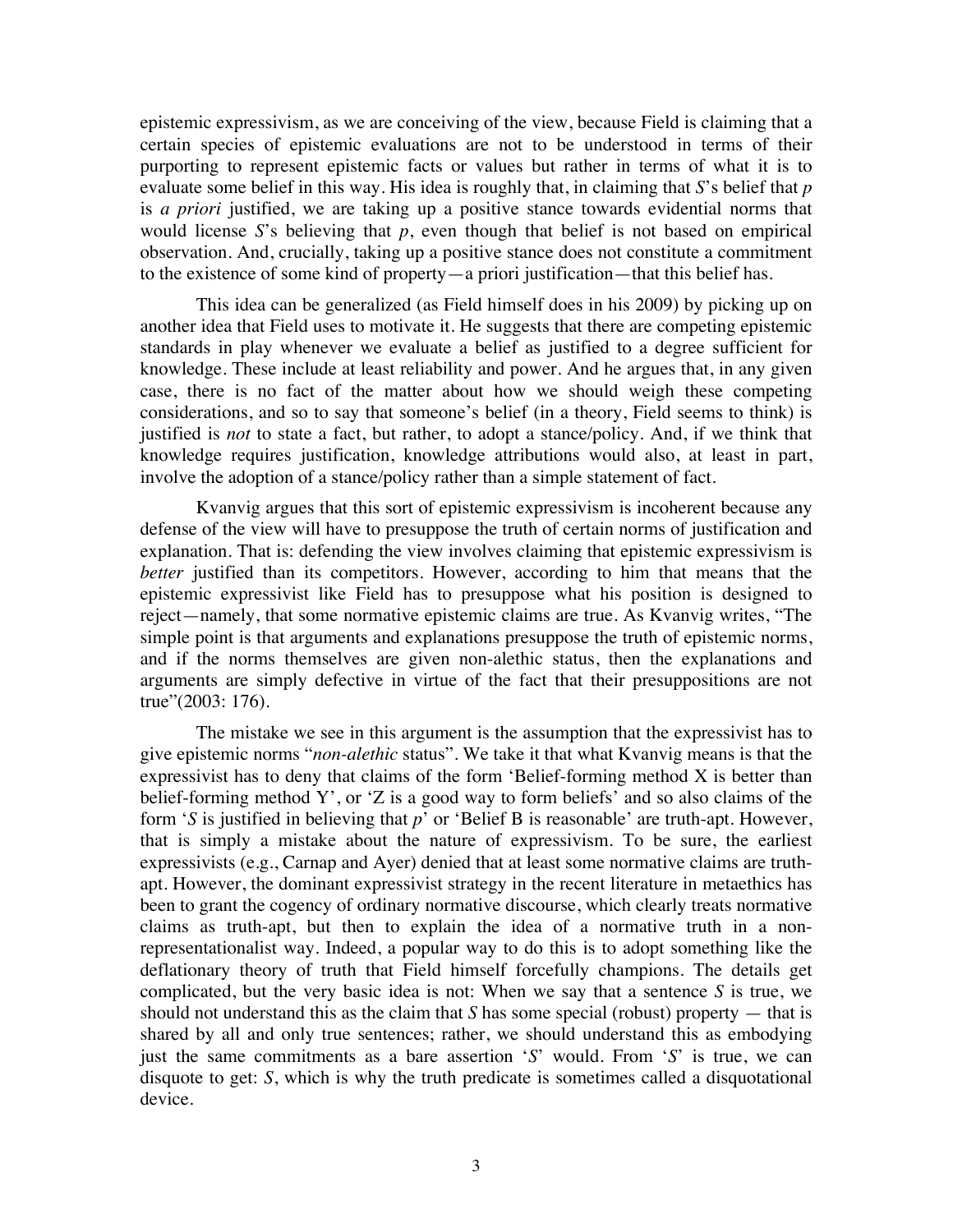So, since Field himself is a deflationist about truth, he is going to have no problem at all with the idea that arguing for his theory presupposes that some normative epistemic claims are true, for that will just come to the presupposition of some epistemic norms, and he thinks such presuppositions are not factual statements but rather the adoption of stances or policies.<sup>3</sup> In fact, this is now what he explicitly says. He writes, "in my view, the word 'true' has an important logical role that is as important for normative claims as for others" (2009: 267). The same is true with any other form of epistemic expressivism that follows recent ethical expressivists in granting the cogency of treating normative claims as truth-apt. Thus, on any reasonable version of epistemic expressivism, there is going to be no problem with accepting the key idea behind Kvanvig's criticism—viz., that epistemic evaluations are truth-apt. It is just that it will always be argued that this doesn't commit one to anything more than one is committed to in making the bare epistemic evaluations. And, as we insisted at the outset, epistemic expressivists, like ethical expressivists, don't encourage us to stop engaging in the practice of epistemic evaluation; they simply offer a different account of what this involves.

Now, Kvanvig might respond by insisting that he means something other than mere truth-aptness by 'alethic status' when he imputes to the expressivist the idea that epistemic norms don't have alethic status. For example, maybe he means that epistemic expressivists are committed to rejecting any ontological commitment to objective epistemic facts or values. We'll discuss these ideas more in §3 and §4 below; for now, however, let us say that is far from clear that there is anything *incoherent* or *selfundermining* about rejecting such ontological commitments while going on to defend a philosophical theory. If you reason using *reductio ad absurdum*, for example, it is far from clear that you are presupposing that there is an objective fact of the matter about the correctness of classical logic (over, say, intuitionist logic). Maybe you are just adopting the policy of using classical logic for your present argumentative purposes; your argument will be convincing to anyone who has similarly adopted this policy, regardless of whether there is an objective fact of the matter about the correctness of classical logic. So, it seems that either Kvanvig has misinterpreted epistemic expressivism, or he has assumed something much too strong in his argument against it. **<sup>4</sup>**

<sup>&</sup>lt;sup>2</sup><br>3 <sup>3</sup> Of course, that move raises a deeper issue about drawing the distinction between realism and irrealism. Field has a proposal, which is discussed in his 1994. Many others have discussed this issue. See footnote 10 below for further discussion and references. In any case, this is an issue about the viability of expressivism *in general* and not about the viability of epistemic expressivism in particular. At the outset we set such general issues aside in hopes of getting clear about local arguments against epistemic expressivism.

<sup>4</sup> Kvanvig offers an independent argument against epistemic expressivism, which he calls the "Spock-Problem". This stems from his idea that Spock-like individuals who are highly intelligent but lack any affective states at all are possible and, were they to exist, they could still have knowledge. We're unsure of this possibility (how would such an individual ever be motivated to pursue more evidence for a hypothesis?). However, in any case, it wouldn't undermine epistemic expressivism since this view isn't about the states of the putative knower but about the state of mind expressed by one who attributes knowledge, which, in this case, is one of us humans who do possess affective states. So, we won't discuss this objection more here.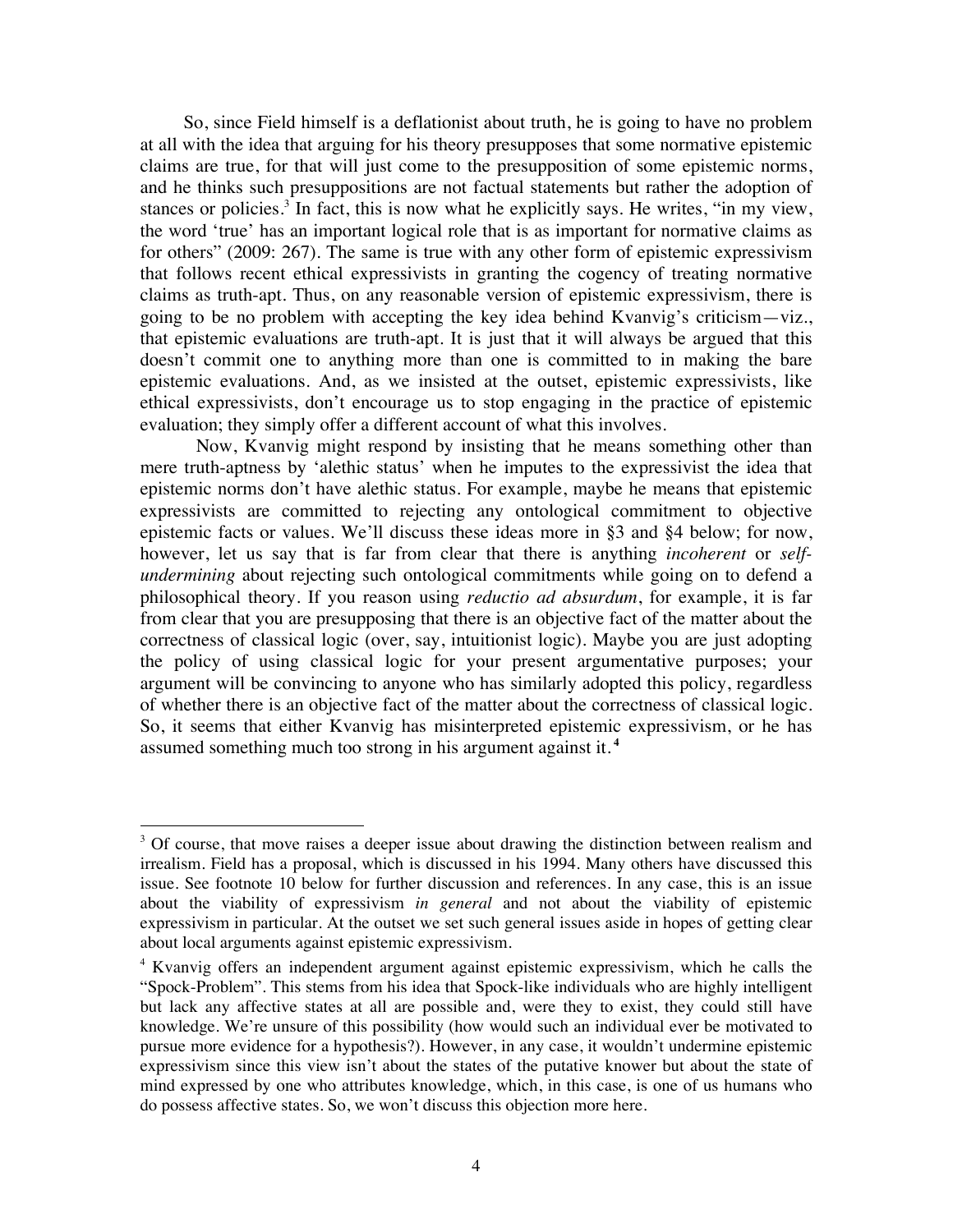# **3. Cuneo on "Nontraditional Expressivism" in Epistemology**

The next argument against epistemic expressivism that we want to consider comes from Cuneo (2008), who is sensitive to the popularity of deflationary accounts of notions like 'truth' among contemporary ethical expressivists. This allows for what he calls "nontraditional versions of expressivism", such as the quasi-realist views defended by Blackburn (1998), Timmons (1999) and Gibbard (2003). Extending their program from metaethics to meta-epistemology, Cuneo thinks, provides for a version of epistemic expressivism that "proves to be a resourceful view capable of incorporating realistseeming elements that allow it to respond to objections—in some cases, convincingly so—that are commonly leveled against it" (2008: 145). Nevertheless, he thinks that nontraditional versions of epistemic expressivism fail. In this section, we will outline his argument and say how we think the epistemic expressivist should respond.

As Cuneo sees things, what distinguishes most nontraditional expressivists from their traditional forbearers is the acceptance of a "deflationary package" which allows them to say much of the same things that realists say, but without a commitment to the ontology of realism.<sup>5</sup> So, in the case of epistemic expressivism, nontraditional expressivists will be able to accept claims about the truth of epistemic statements. This means that, for some evaluative sentence *S*, as long as the expressivist has a cogent irrealist account of the evaluations we make by stating *S*, there will be no ontological commitment added in recognizing the possibility that *S* is true. To recognize the possibility that *S* is true is just to recognize the possibility that *S*. This is what Cuneo refers to as the "deflationary sense of truth," which allows him to articulate a thesis of nontraditional epistemic expressivism as a modification of the traditional expressivist's denial of truth-aptness. This is the *"Modified Alethic Thesis*: The contents of some epistemic claims are true, but only in a deflationary sense"(Ibid.: 147).

Moreover, as is familiar from the literature on deflationism, this view about truth allows for a distinction between two ways of thinking of propositions. If propositions are thought of as the primary bearers of truth-values, we have the notion of propositions as the bearers of truth-values on a nondeflationary understanding of what it is to be true or false, but we now also have the notion of a proposition as the bearer of truth-values on a deflationary understanding of what it is to be true or false. As Cueno sets things up, the term 'proposition' is reserved for the former, which he sees as "representational"; and he calls the latter 'quasi-propositions', which he conceives as "nonrepresentational". This

 <sup>5</sup>  $<sup>5</sup>$  He allows for another kind of nontraditional expressivism he calls "maximalist expressivism".</sup> This is not the metaepistemological analog of the metaethical expressivism defended by people like Blackburn, Gibbard, and Timmons; rather it is a view that follows Wright and Horwich in treating truth as a "minimal" property and so epistemic facts as real but mere "shadows" – in the sense of Wright (1992: 181-182) – of minimally true epistemic sentences. He counts this as a form of expressivism because of its capacity to deny that there are epistemic facts and values *as the realist understands these things*. However, we remain unconvinced that such a view is properly viewed as a form of expressivism, so our focus here will be mostly on what he says about expressivist views that adopt what he calls the deflationary package. However, we'll note (in footnote 8) below one way that appealing to "maximalist expressivism" might provide a rejoinder to our counterargument and explain there why we think this won't help in the present dialectical context.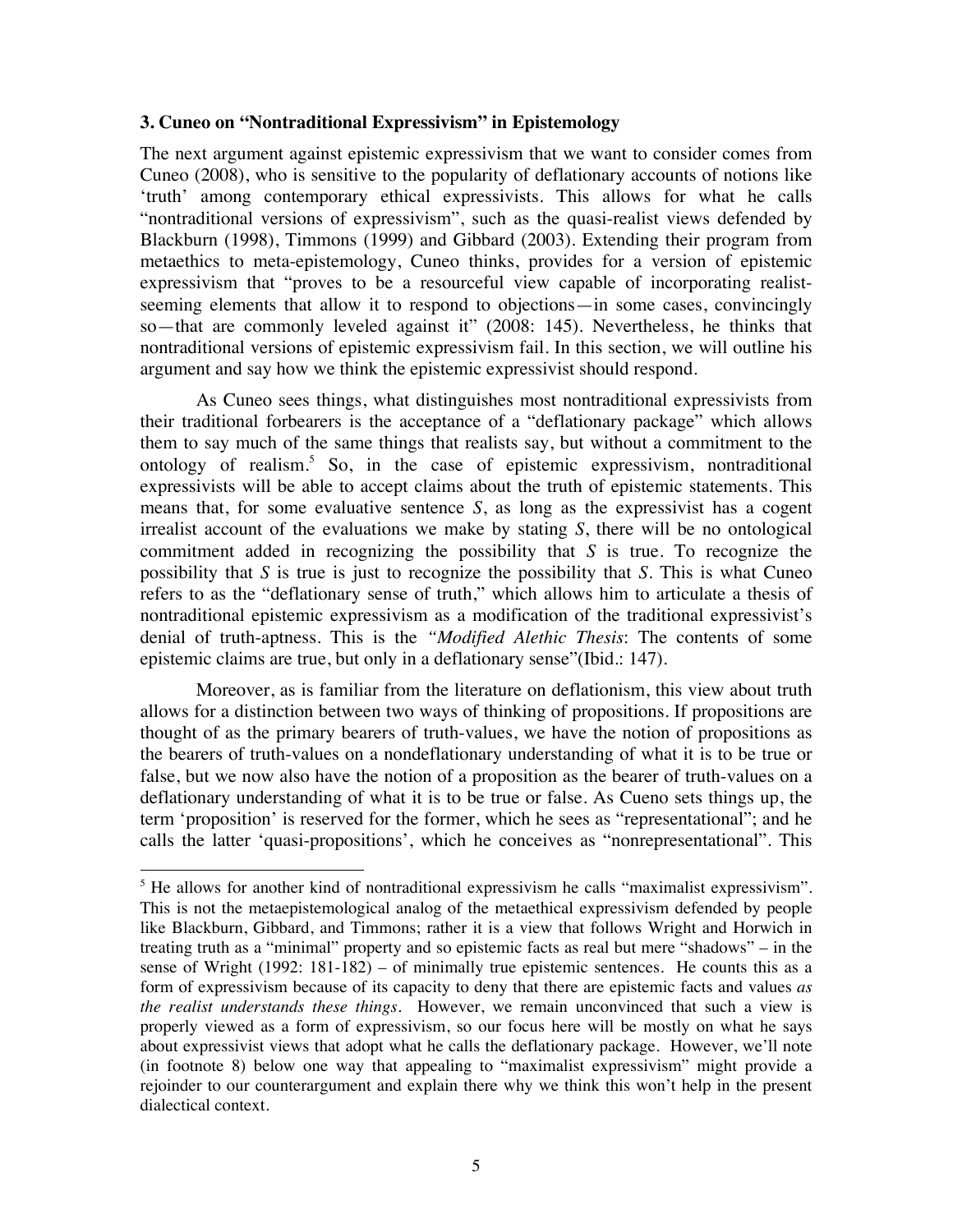allows him to articulate another thesis of nontraditional epistemic expressivism as a modification of the traditional expressivist's claim that pure ethical claims are not the assertions of a proposition. This is the "*Modified Speech-Act Thesis:* When an agent sincerely utters a predicative epistemic sentence, that agent does not thereby assert an epistemic proposition, but rather 'asserts' an epistemic quasi-proposition" (Ibid.).

Finally, whichever way one understands the notion of a proposition, it is natural to understand the notion of a fact as a true proposition. Cuneo suggests that this allows for a further distinction between 'fact' as the realist understands this notion and 'fact' as the deflationist understands it. Again, he reserves the term 'fact' for the former and calls the latter 'quasi-facts', allowing him to articulate the following thesis of nontraditional expressivism as a modification of the traditional expressivist's bare denial of epistemic facts. This is the "*Modified Ontic Thesis*: There are no epistemic facts, only epistemic quasi-facts" (Ibid.).

In light of these three commitments, Cuneo thinks nontraditional epistemic expressivists can say many plausible things that more traditional expressivists could not. From the perspective of engaging in epistemic discourse, they can say that: (i) It's true that some beliefs are well-supported while others are not; (ii) One who claims to have good reasons for his views is asserting a proposition that may be true and may be false; (iii) It's a fact that not every theory can be supported by the evidence. For they'll insist that we should understand (i) as making a claim about what's true *in a deflationary sense* of 'true', (ii) as making a claim about the assertion of a *quasi-proposition*, and (iii) as stating a *quasi-fact*.

Accordingly, nontraditional expressivists will have a way to explain and even endorse the features of epistemic discourse that may, in Blackburn's words, "tempt one to realism" (1984: 171). However, as Cuneo sets things up, this is supposed to be consistent with the expressivist's antirealist view that, from the perspective of ontology, epistemic facts do not show up alongside the other facts, to whose existence we should be committed in any robust way. In this way, nontraditional epistemic expressivism would clearly avoid Kvanvig's complaint that epistemic expressivism is committed, absurdly, to both the idea that epistemic claims are not truth-apt and the idea that that some epistemic claims are true. Nontraditional expressivists will deny the former commitment and freely grant the latter commitment. They'll just insist that we understand their commitment here in a deflationary way that doesn't really commit them ontologically to epistemic facts.

Cuneo is sensitive to the possibility of this maneuver, but he articulates a further objection directed specifically at this nontraditional form of epistemic expressivism. He calls this objection the "Perspective Objection" because it has to do with the way he thinks epistemic expressivists need two perspectives—one from which they can engage in epistemic discourse, saying things such as (i)-(iii) above, and another from which they can state their view including its three core theses. He refers to these perspectives as the "internal perspective" and the "external perspective", writing:

The internal perspective…is supposed to be the perspective that captures what it is like to be an agent engaged in ordinary epistemic thought and discourse; it is the arena in which it appears to an agent that she is giving and assembling epistemic reasons, epistemically evaluating beliefs, uttering epistemic truths,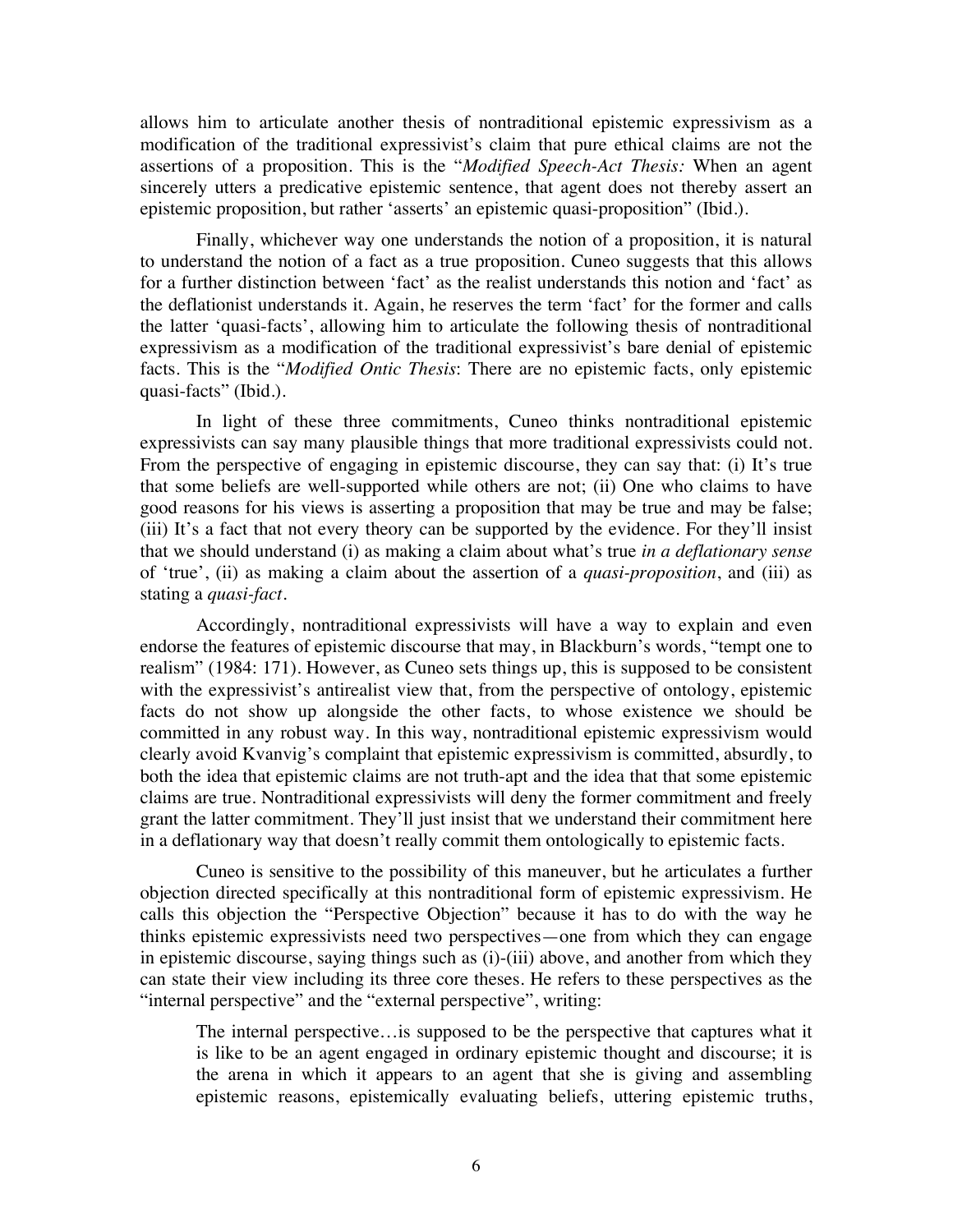representing epistemic reality, and so forth. The external perspective, by contrast, is supposed to be the perspective of the naturalist philosopher who in Terry Horgan and Mark Timmons words is engaged in 'metaphysical speculation' or 'theoretical inquiry', but believes that there are no epistemic reasons or facts. (ibid.: 170)

The problem Cuneo has with the non-traditional expressivist's commitment to two perspectives is that he thinks there can be *no such thing* as the external epistemic perspective when it comes to epistemic thought and discourse. The external perspective, he argues, would be a perspective from which we think both that there are epistemic reasons and facts, and that there are no epistemic reasons and facts. Cuneo takes epistemic expressivists to be committed to this absurd conclusion because he takes them to be committed to stating and arguing for their meta-epistemological position from the external perspective of "theoretical inquiry". However, as Cuneo puts it, "anything we could recognizably call 'theoretical inquiry'…involves viewing ourselves as assembling reasons, epistemically evaluating claims, offering arguments, and so forth" (Ibid.). He thinks this makes it impossible to take the external perspective with respect to epistemic discourse and practice: "anything we could recognizably call theoretical inquiry requires taking not the external, but the internal perspective" (Ibid.).

So, although the details are more sophisticated, the structure of Cuneo's argument against epistemic expressivism is similar to Kvanvig's. The thought is that, in virtue of their antirealism about epistemic discourse, epistemic expressivists are committed to one thing, whereas in virtue of the general nature of inquiry – even inquiry into the correct meta-epistemological view – we all, including expressivists, are committed to the opposite. Kvanvig thought the expressivist is committed to denying the truth-aptness of epistemic claims, which Cuneo recognizes to be incorrect because of the possibility of being a nontraditional expressivist through adopting something like the deflationary package. But he thinks the expressivist who adopts the deflationary package is committed to the possibility of an external epistemic perspective, whereas, in virtue of the general nature of all inquiry, everyone – the expressivist included – is also committed to the impossibility of an external epistemic perspective.

The mistake we find in Cuneo's argument is suggested by the structural similarity to Kvanvig's argument. Just as Kvanvig was wrong to think that the epistemic expressivist is committed to denying the 'alethic status' of epistemic claims, we think Cuneo is wrong to think that the epistemic expressivist who adopts the deflationary package is committed to the possibility of what he's calling the 'external perspective'. To be fair to Cuneo, we want to note that he takes over the idea of an external perspective, which is separate from the perspective of engaged normative thought and discourse, from extant expressivist writings.<sup>6</sup> So, we want to allow that some expressivists have indeed

 <sup>6</sup>  $6$  He cites Blackburn (1993: 157, 172 - 3, 1998: 50), and Timmons (1999). Both of these expressivists appeal to this idea in the course of articulating forms of *ethical* expressivism. It's interesting that attempts, sometimes by the very same authors, to articulate a form of *epistemic* expressivism do not typically appeal to this idea (Cf. Field 1998, 2009, Chrisman 2007). So, we grant that the idea of a divide between internal and external perspectives has been a seductive expository device among ethical expressivists, but we want to maintain that epistemic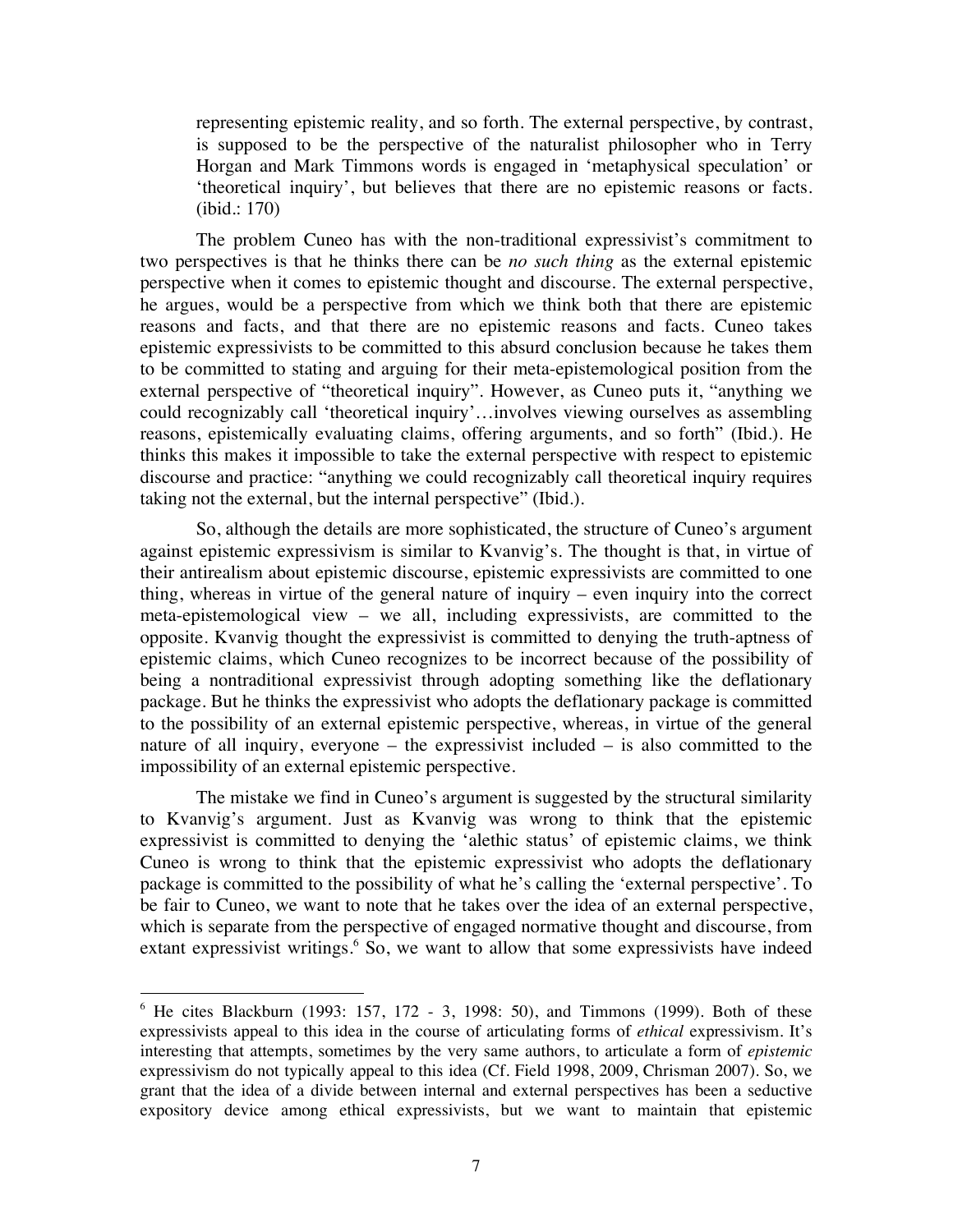committed themselves to this idea, but we don't think it follows from or is presupposed by the core expressivist maneuver of changing the question from the nature of certain kinds of values to the nature of the correlative kinds of evaluations, in hopes of drawing an interesting contrast between epistemic evaluations and descriptions of the world.

If the change in question were to involve switching from an internal to an external perspective on the world, as he is thinking of them, then we think Cuneo would be correct in his insistence that there is something incoherent about stating and arguing for a metaepistemological view from an external perspective supposedly constituted in part by the denial that some beliefs are well-supported and others are not, some claims are based on adequate reasons while others are not, or some theories can be supported by the evidence and others cannot. However, we think the change in question involved in the core expressivist maneuver should be understood in a more straightforward way: not as an attempt to take up an 'external' perspective constituted by the denial of all value, reasons, and evidence, but as a change from

(i) a question about the nature of some feature of the world whose existence is disputed: epistemic facts or values

to

 $\ddot{\phantom{a}}$ 

(ii) a question about the nature of a *different* feature of the world whose existence is not in dispute: epistemic *evaluations*.

In our view, an answer to (ii) can be sought from the same perspective on the world as we sought an answer to (i); it's just that the expressivist thinks the correct answer to (ii) reveals the motivation for (i) to be based on the false presupposition that epistemic evaluations seek to describe the world. If we accept the expressivist's answer to (ii), it's not as though we have adopted a strange perspective constituted by the denial that some beliefs are well supported and others are not, some claims are based on adequate reasons while others are not, or some theories can be supported by the evidence and others cannot. As far as the expressivist is concerned, we can continue to think all of these evaluative thoughts; indeed, we can continue to ask ourselves things like "Is it a fact that justification is required for knowledge?" or "Are reliable beliefs better than unreliable ones?" It's just that the expressivist has a story about these thoughts and questions which understands them not to be about some feature of the world, and that, he thinks, makes (i) to be otiose or otherwise misguided. This is like someone who says that questions about the nature of *negative* facts can be seen to be otiose or otherwise misguided once we appreciate the use of negations (words like 'not' and symbols like '∼') doesn't involve referring to or describing some aspect of the world one might have wanted to call "negativity" from a hyper-realist point of view.

Cuneo may object that surely, even after changing the question, the expressivist owes us an explanation of why it seems that epistemic claims describe the world. He often writes of the "realist-looking features of ordinary moral thought and discourse" (Ibid.: 162) or the "realist-seeming appearances of ordinary epistemic thought and discourse" (Ibid.: 170). And he suggests that the whole point of the nontraditional

expressivists needn't be committed to it, at least not in the same sense that Cuneo attacks in his argument.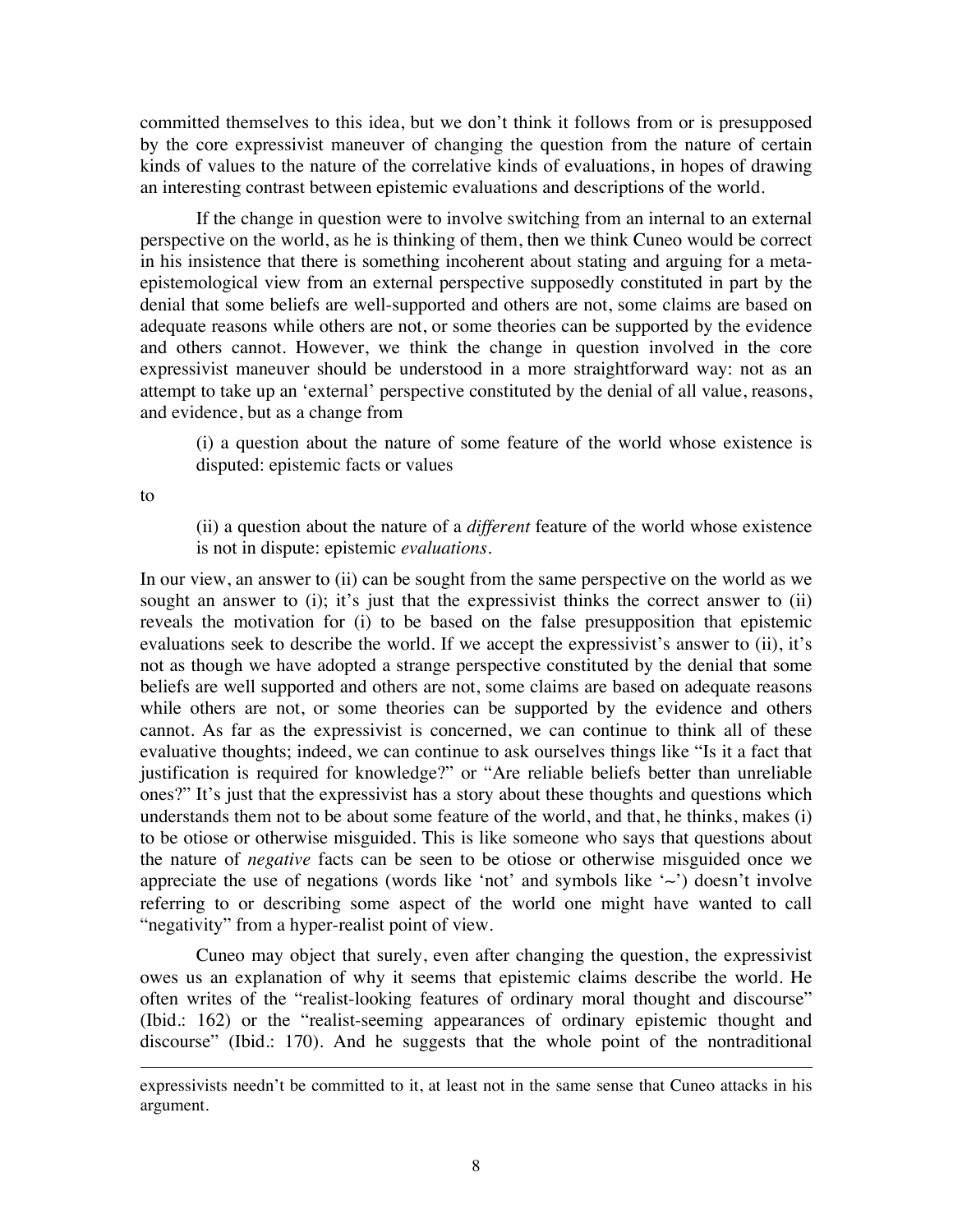expressivist's deflationary package is to explain why these appearances don't force us to adopt a form of realism. So, he may object that *even if* the expressivist's core maneuver is constituted in the change in question from (i) to (ii), the project of accommodating these "realist-seeming" appearances within an expressivist view requires the illicit change in perspective from internal to external.

We think this objection turns on the false presupposition that ordinary epistemic discourse is "realist-seeming", i.e. that epistemic claims seem to describe the world. While it does seem to us that epistemic discourse involves sentences in the grammatical category of *declaratives*, to which it makes sense to apply the truth predicate, these grammatical facts don't imply that epistemic claims describe the world.<sup>7</sup> That would require a further commitment to the view that all declarative sentences describe the world. Do they? Do sentences like "It's necessary that  $1+1=2$ ," "The law of excluded middle is false," "I shall go to the opera tonight," or "It might rain tonight" all describe the world? There are debates to be pursued about particular cases, but we think the existence of these debates undermines the quick move from declarative grammatical form to "realist seeming".

And, in any case, it doesn't seem to us that epistemic claims *do* describe the world; it also doesn't seem to us that epistemic claims *don't* describe the world. We think this issue is just too theory-laden for it to seem one way or another. Notice how strange it would be to ask your mother "Does it seem to you like epistemic claims describe the world?" by contrast to the perfectly ordinary questions "Does it seem to you like this summer is hotter than last?" or "Does it seem to you like this shade of blue [pointing to an item of clothing in a shop] is darker than the other one?" Of course, this contrast is not an argument*,* but we do think that it is suggestive.

Perhaps we are being uncharitable in laying so much stress on Cuneo appeal to the "realist-seeming" nature of epistemic discourse. To avoid that, we want to conclude this section by considering a simple argument one can glean from his discussion, which avoids the misleading metaphor of perspectives and doesn't rest on the assumption that epistemic claims are "realist-seeming". This argument starts with the premise that (1) the contents of some epistemic claims are true. This is seen as a commitment of ordinary epistemic discourse and, indeed, something to which anyone who engages in inquiry is committed. The next premise draws an analytic connection between 'true' and 'fact': (2) the content of a claim *S* is true *iff* it's a fact that *S*. From these premises, it follows that (3) there are some epistemic facts. However, in light of his commitment to the Modified Ontic Thesis, (4) the nontraditional expressivist denies that there are epistemic facts. (As Cuneo interprets the point, nontraditional expressivists deny that there are epistemic facts but accepts that there are epistemic "quasi-facts", which Cuneo sometimes interprets as "virtual facts".) Premises 3 and 4 imply that nontraditional expressivism is wrong.

<sup>-&</sup>lt;br>7  $\mu$ <sup>7</sup> He may mean something less committal by "realist-seeming appearances". If he means only that the sentences are declarative and that the speech acts involving these sentences are assertions, then we don't disagree but merely note the unfortunately dogmatic label "realist-seeming appearances, for these appearances are as much "idealist-seeming" or "pragmatist-seeming". In our view, declarative grammatical form and assertoric force should not be thought to prejudice – even *prima facie* – the ontological interpretation of ordinary discourse.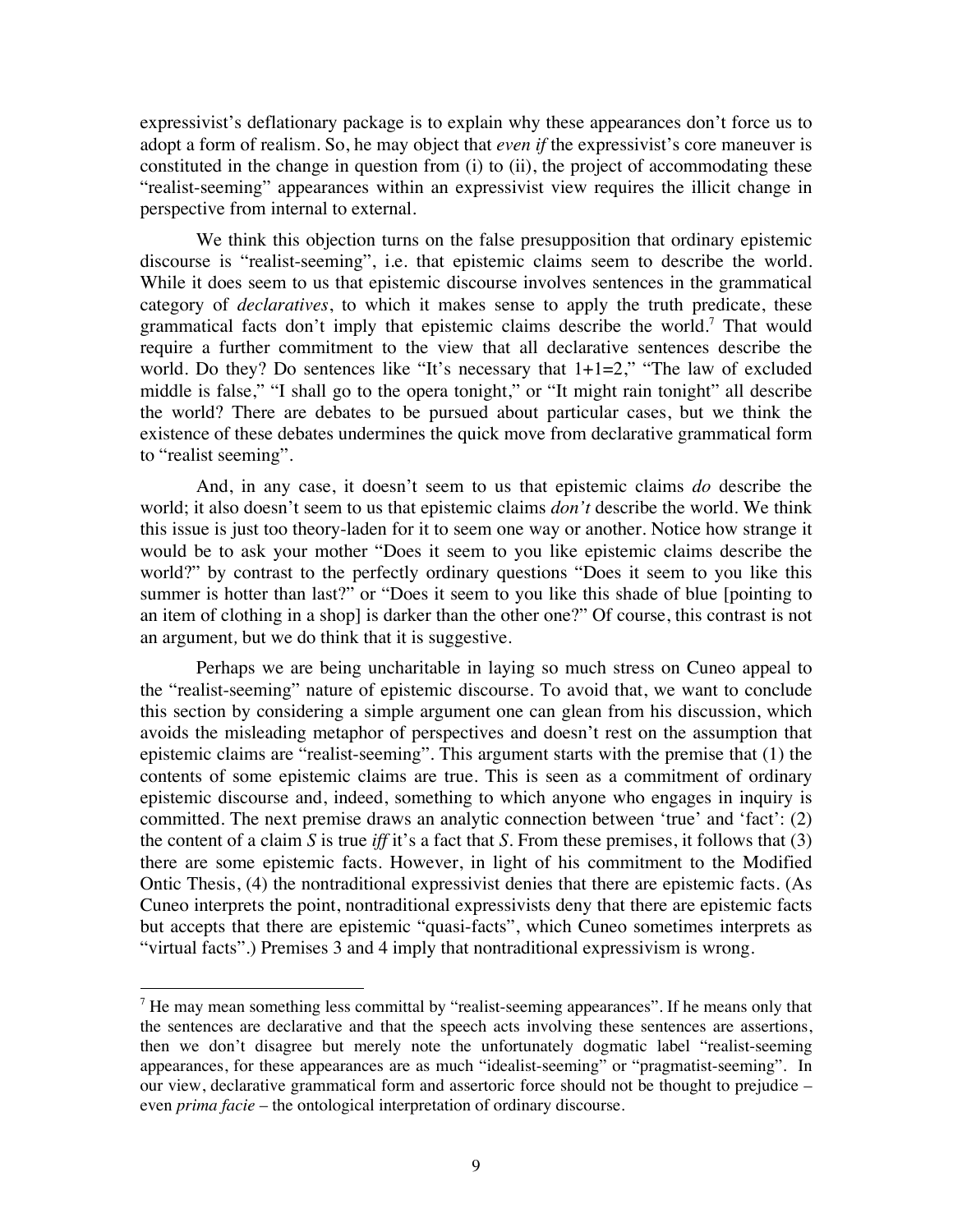This argument avoids the metaphor of different "perspectives", and the conclusion follows from the premises. However, we think the epistemic expressivist should reject premise (4). This premise is based on Cuneo's definition of nontraditional expressivism in terms of the Modified Ontic Thesis, which we quote again:

*Modified Ontic Thesis*: There are no epistemic facts, only epistemic quasi-facts. (op. cit.)

However, notice an interesting contrast between this and the Modified Alethic Thesis as he states it:

*Modified Alethic Thesis*: The contents of some epistemic claims are true, but only in a deflationary sense. (op. cit.)

The Modified Alethic Thesis *doesn't* involve the denial that the contents of some epistemic claims are true. Because of this, we suggest that the way Cuneo has set up nontraditional epistemic expressivism imputes a negative commitment that need not be part of the view. That is to say, an epistemic expressivist could resist Cuneo's version of the Modified Ontic Thesis, and replace it with the following:

*The 'Modified' Modified Ontic Thesis*: There are epistemic facts, but only understood in a deflationary way.

This does implicitly involve a denial. It's the denial that there are epistemic facts, *as the*  realist understands the notion of 'facts'.<sup>8</sup> However, we suggest that it's open to the expressivist to insist that epistemic discourse is not committed one way or the other on the correct understanding of the notion of 'facts' that it deploys. Accordingly, epistemic expressivists don't have to deny that there are epistemic facts any more than they have to deny that epistemic claims are truth-apt.<sup>9</sup>

 <sup>8</sup>  $8$  Depending on what is meant by "understandood in a deflationary way," Cuneo may feel that he has already dealt with this idea under the heading of "maximalist expressivism". As we noted above, this is the view that denies that there are epistemic facts as the realist understands them, but allows that there are epistemic facts as the "shadows" of minimally true sentences. We doubt that this is the only way to endorse what we've called the Modified Modified Ontic Thesis, but even if it is, we think the arguments Cuneo gives against it are not relevant in the present dialectical context. In the last part of ch. 6 of his book, Cuneo argues that maximalist expressivism is subject to a different sort of objection from the sorts of objections we have been responding to in most of this section of our paper. His objection has to do with whether the maximalist expressivist can successfully draw a line between areas of discourse that are 'robustly' or 'seriously' representational and those that are representational only in the non-robust sense of being minimally truth-apt and so casting a semantic shadow into reality. This is a distinction expressivists need to draw, and we agree that the inability of a maximalist expressivist to draw it would be a serious problem. However, we believe that this a version of the now familiar problem of drawing a distinction between realist and antirealist treatments of an area of discourse, once we've adopted a deflationist or minimalist account of truth (see footnote 10 below). As such, it's not a problem specifically for expressivism about epistemic discourse but rather one of those general challenges to expressivism about any area of discourse, which we set aside at the beginning of the paper.

<sup>&</sup>lt;sup>9</sup> Does this mean that they are committed to addressing question (i) after all? We don't think so. It's not as if the deflationist about 'fact' is offering a theory of the nature of facts, when he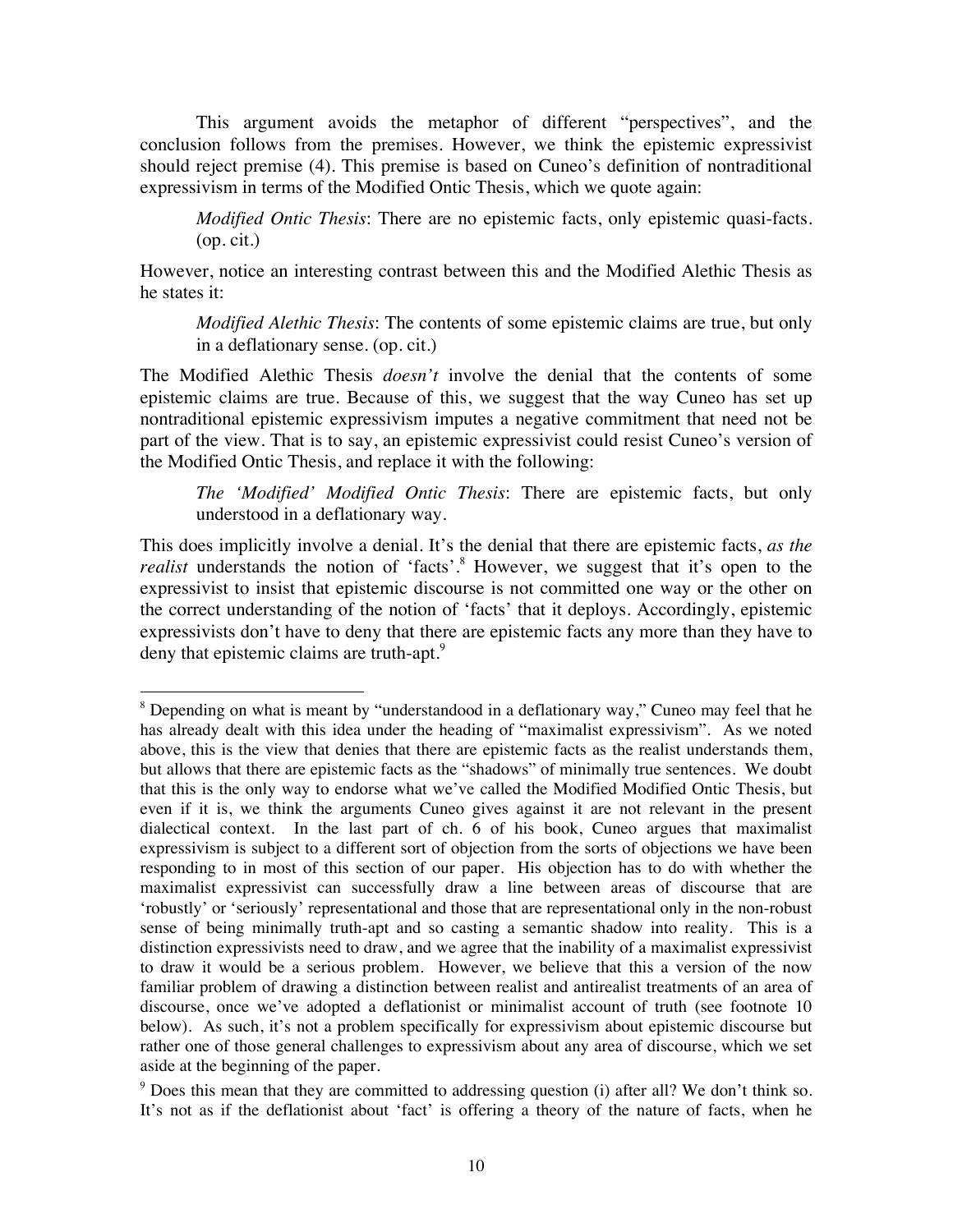One might wonder, however: How can the epistemic expressivist *not* deny that there are epistemic facts; expressivism is supposed to be an antirealist view after all?! In shallow sense, the answer to this question is easy. As we see things, the core expressivist maneuver involves changing the question from one about the nature of epistemic facts or values to one about the nature of epistemic evaluations. Once an expressivist has given his answer to the new question by insisting on a disanalogy between epistemic thought and discourse and descriptive thought and discourse, and once he has argued that this answer undermines the first question, he can just stop talking (at least in the capacity of stating his theory). If he does so, he will not have denied that there are epistemic facts. In a deeper sense, however, the answer to this question is a very hard one about distinguishing realist and antirealist positions once we've adopted the deflationary package. Part of the reason some extant expressivists talk about two different perspectives is that it provides a way for them to draw the needed distinction. However, we doubt that this is the only way to draw the needed distinction.<sup>10</sup> And, in any case, any difficulty that attaches to drawing that meta-philosophical distinction is one having to do with nontraditional expressivist positions, in general, and not with specifically epistemic applications of the view. So it falls outside the scope of this paper, which aims to consider special problems that have been claimed to attach to expressivism when it is extended into the epistemic realm and not the general problems that putatively attach to all versions of expressivism.

### **4. Lynch on epistemic goals, epistemic values and the possibility of inquiry**

Lynch (2009) has also argued that whatever the merits of expressivism in metaethics are, its extension to meta-epistemology faces a special problem. His starting point is similar to Cuneo's, but the argument is ultimately more complex in its focus on the commitment to the value of truth. We consider it separately because we think it helps to getter deeper at the heart of the issue.

His argument begins with the idea that by forming beliefs (as opposed to other cognitive attitudes such as imaginings, hopings, etc.), we commit ourselves to what he calls the *truth norm*:

(TN) It is prima facie correct to believe  $\langle p \rangle$  if and only if  $\langle p \rangle$  is true. (ibid: 79)

According to Lynch, this follows from facts about what beliefs are.<sup>11</sup> Given the truth norm, however, Lynch thinks we very quickly become committed to what he calls the *truth goal*:

 $\overline{a}$ 

proposes to "understand them in a deflationary way". Rather, he is offering an account of claims that there are facts, and this account recognizes the legitimacy of these claims but seeks to deflate their purport to be about some feature of the world, a feature whose nature needs explication.

 $10$  This is the issue Dreier (2004) refers to as "creeping minimalism". He proposes one way out for the expressivist, drawing on O'Leary-Hawthorne and Price (1996), Fine (2001), and Gibbard (2003). There are, however, other ways. See Chrisman (2008) for another proposal.

<sup>&</sup>lt;sup>11</sup> Compare Velleman, who writes, "The concept of belief just is the concept of an attitude for which there is such a thing as correctness or incorrectness, consisting in truth or falsity. For a propositional attitude to be a belief just is, in part, for it to be capable of going right or wrong by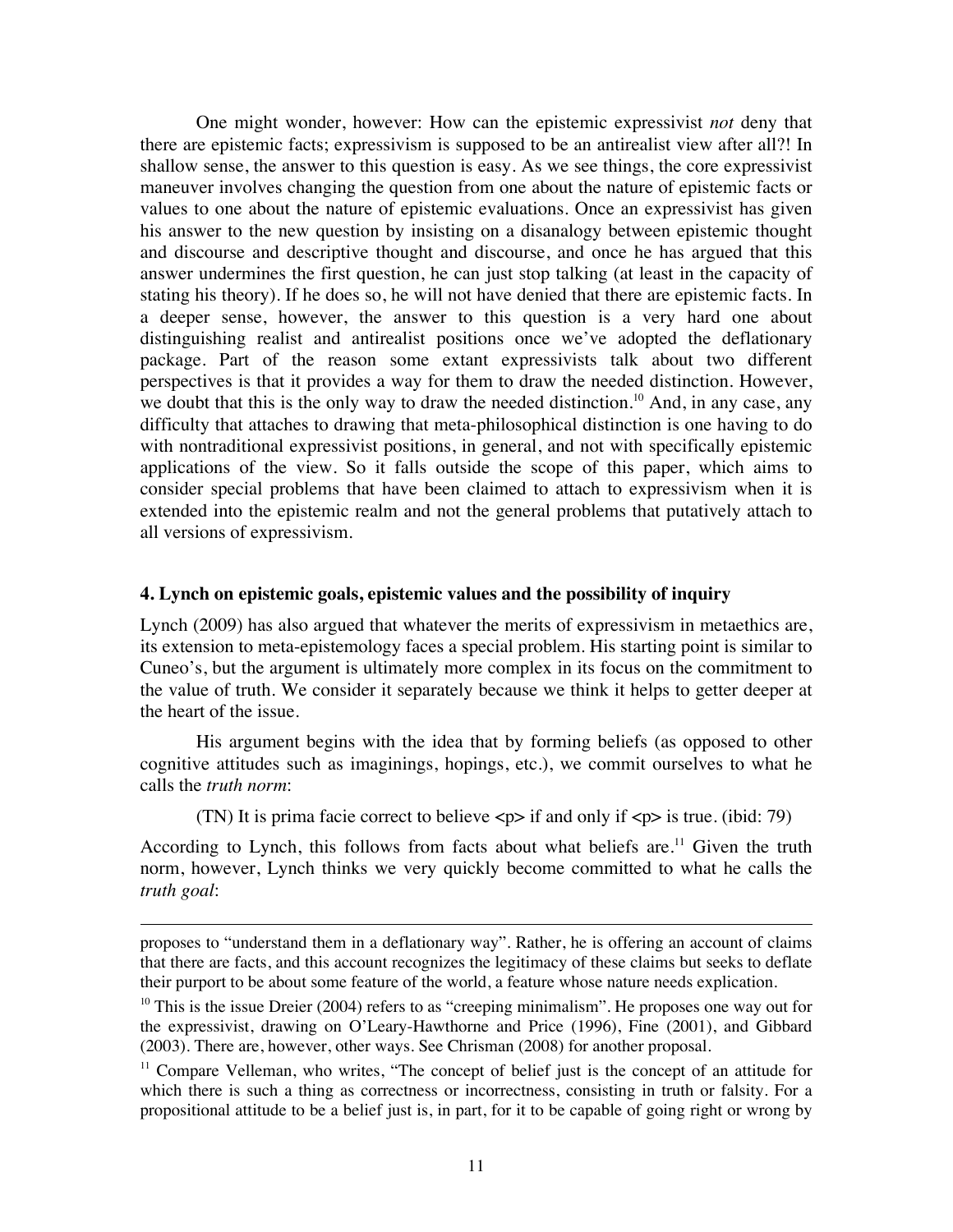(TG) It is *prima facie* good that, relative to the propositions one might consider, one believe all and only those that are true" (ibid: 78)

The connection is that, according to Lynch, "If I am committed to (TN), and I engage in inquiry, I am committed to (TG)"(ibid: 83). This is what he calls *the trivial connection principle*. The reason he thinks it is true is that he thinks inquiry is a goal-directed activity, where the goal is forming correct beliefs. And he thinks that, by engaging in this activity, we are committing ourselves to the *prima facie* goodness of its goal. So, the proximate conclusion Lynch wants us to draw is that it is *impossible* to engage in inquiry and not be committed to the *prima facie* goodness of having true beliefs.

Thus, what we see from this is that the trivial connection principle is by no means trivial in its implications. With TN, it implies that, just by engaging in inquiry towards the formation of beliefs, we are at the same time committed not only to a claim about the standard for correctness of belief, but also to a claim about some general state of affairs being prima facie *good*—namely, the state of believing true propositions. The ubiquity of inquiry would then entail a corresponding inescapability of a commitment to the value of the epistemic goal of truth. This result is ultimately what Lynch thinks is a special problem for the epistemic expressivist. Here's Lynch: "…we can't meaningfully abstract from our own epistemic goals, which in turn means that we can't reach the epistemically disengaged standpoint. Yet if we can't reach the epistemically disengaged standpoint, then it is unclear how we can even make sense of epistemic expressivism" (ibid: 90).

His core argument seems to be roughly this: (1) epistemic expressivism is tenable only if we can reach an epistemically disengaged standpoint. Yet, (2) we can reach an epistemically disengaged standpoint only if we can meaningfully abstract from our own epistemic goals, while inquiring. However, in light of the truth norm, the truth goal, and the trivial connection principle, as we've already seen, (3) we can't meaningfully abstract from our own epistemic goals while inquiring. And from these premises, it follows that epistemic expressivism is not tenable.

Naturally, we don't think Lynch is right. Even if all believers must accept the truth norm and that then commits us, as inquirers, to the *prima facie* goodness of true

 $\overline{a}$ 

being true or false" (2000: 16). Lynch doesn't endorse the conceptual claim, but he thinks that its upshot about what constitutes belief is correct: "Necessarily, an instance of *K*'ing counts as believing only if: it is prima facie correct to K that p if and only it is true that  $p''$  (2009: 82). This is not relevant to our response below, but we believe that Lynch here overlooks important conceptual space between the popular idea that belief aims at the truth and his statement of (TN) in terms of s necessary *and sufficient* condition on the *prima facie* correctness of belief. For it seems that belief might aim at truth merely as part of aiming at something more complex than truth. For example, if we take something like knowledge or understanding to be the more complex general aim of belief, and we take true belief to be a necessary but not sufficient condition on knowledge or understanding, then it'd still be correct to think that belief aims at the truth, but it'd be wrong to think that a belief is *prima facie* correct if and only if true. This is because there'd be room for a belief to be true but not correct since it didn't amount to knowledge or understanding. So, one can clearly endorse the popular idea that belief aims at truth without being committed to Lynch's principle (TN). And, if so, one may agree that truth is *an* epistemic standard of correctness for one's beliefs without thinking that it is the only epistemic standard, which would undermine Lynch's idea that forming beliefs at all requires commitment to (TN).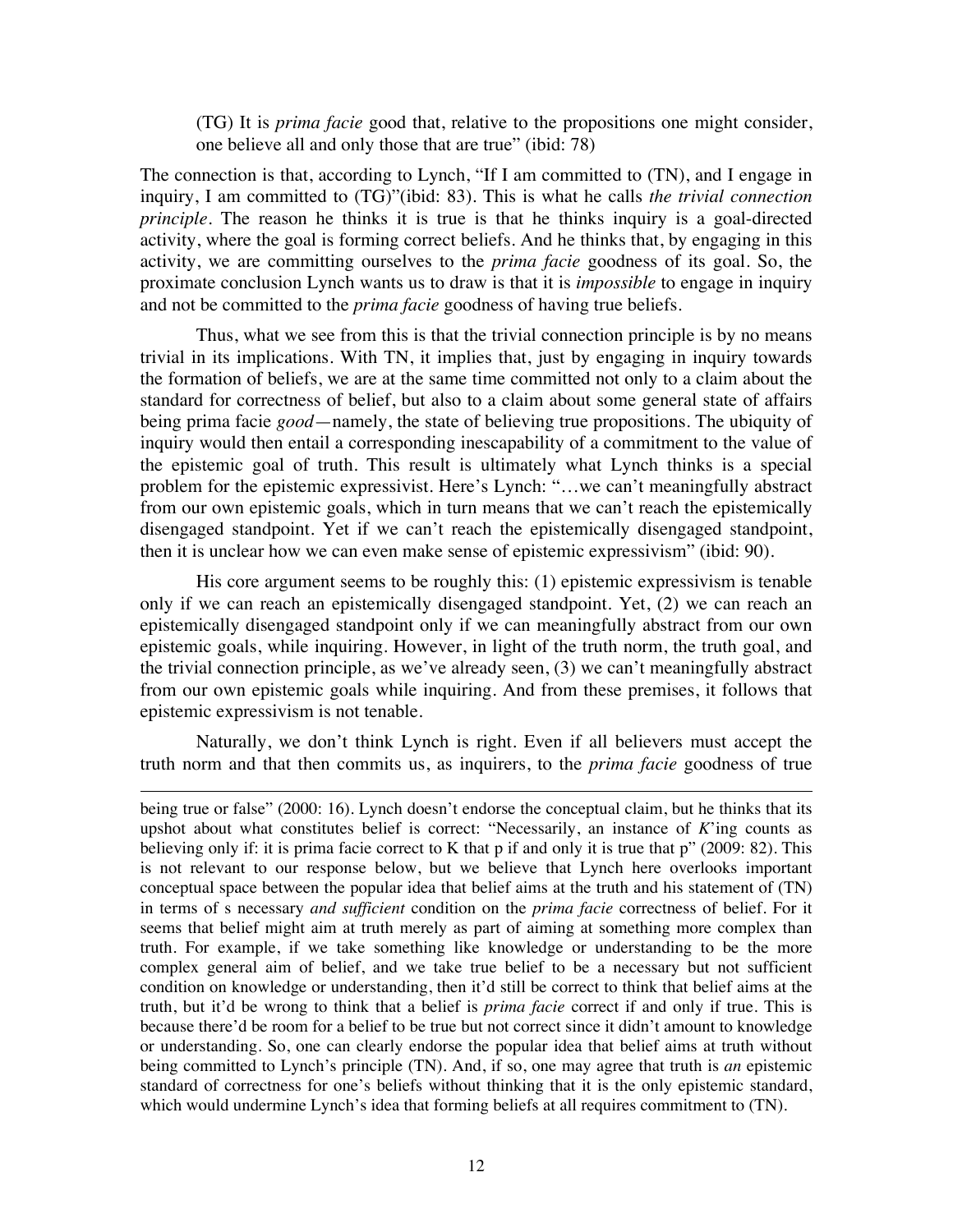beliefs,<sup>12</sup> we think it's a mistake to infer that epistemic expressivism is untenable. In fact, we'll argue that the plausibility of epistemic expressivism is entirely independent of these considerations.

As with our initial response to Cuneo's argument, we think the expressivist should reject Lynch's idea that (1) epistemic expressivism is tenable only if we can reach an epistemically disengaged standpoint. What would support this premise of Lynch's argument? His idea seems to be something like the following, which is remarkably similar to Cuneo's argument stemming from the Modified Ontic Thesis:

- (i) Expressivism is an irrealist position
- (ii) Irrealists about some sort of value claims *E* hold that there is no such thing as *E*values.
- (iii) In order to hold that there are no such things as *E*-values, one must disengage from any commitment to *E*-values, which is to take up a standpoint disengaged from  $E$ -values.<sup>13</sup>

Thus,

(1) Epistemic expressivism is tenable only if we can reach an epistemically disengaged standpoint.

The mistake we see in this reasoning has to do with the notion of 'commitment'. Lynch is right that expressivism is typically seen as an irrealist view about whatever sort of value claims are under discussion, and so the expressivist seeks to avoid *ontological* commitment to the relevant values. Naturally then, in the epistemic case, the epistemic expressivist seeks to avoid ontological commitment to epistemic values.

 $12$  As it turns out, we think it's possible to resist (TN). We also think it's possible to resist (TG). However, for the sake of focusing on the nub of the issue, we will not challenge them further here.

 $13$  Some epistemic expressivists (e.g. Field 2001: 385) suggest that no particular valuing can be properly thought to be objectively correct or incorrect. This suggestion appears different from the disengagement from commitment to E-values attributed to expressivists in (iii). If denying objective correctness is all it takes to be an epistemic expressivist, then the above argument won't cut ice, and it would be unfair to attribute it to Lynch. However, we doubt that this is all it takes to be an epistemic expressivist, and Lynch's official view of epistemic expressivism seems to be focused on total disengagement rather than rejection of objectivity. To see why rejection of the objectivity of epistemic values isn't enough for expressivism, notice that an analogous position to ethical relativism or subjectivism for the epistemic domain wouldn't be a form of expressivism. Lynch discusses Field's ideas about objective correctness of epistemic values (2009: 85-86). However, the official characterization of the epistemically disengaged standpoint, to which he thinks expressivism is committed, comes later. He writes: "…if we are to make sense of the epistemically disengaged standpoint, we need to consider the possibility of someone having distinct epistemic ends that don't include true belief" (ibid.: 86) that is, someone who inquires but "who isn't committed to (TG)" (ibid.: 86). Later, he describes the anti-expressivist position as one we have so long as we "can't meaningfully abstract from our epistemic goals" (ibid.: 90). This is why we have put premise (iii) in terms of disengagement from E-values rather than in terms of the rejection of the objective correctness of any particular epistemic value.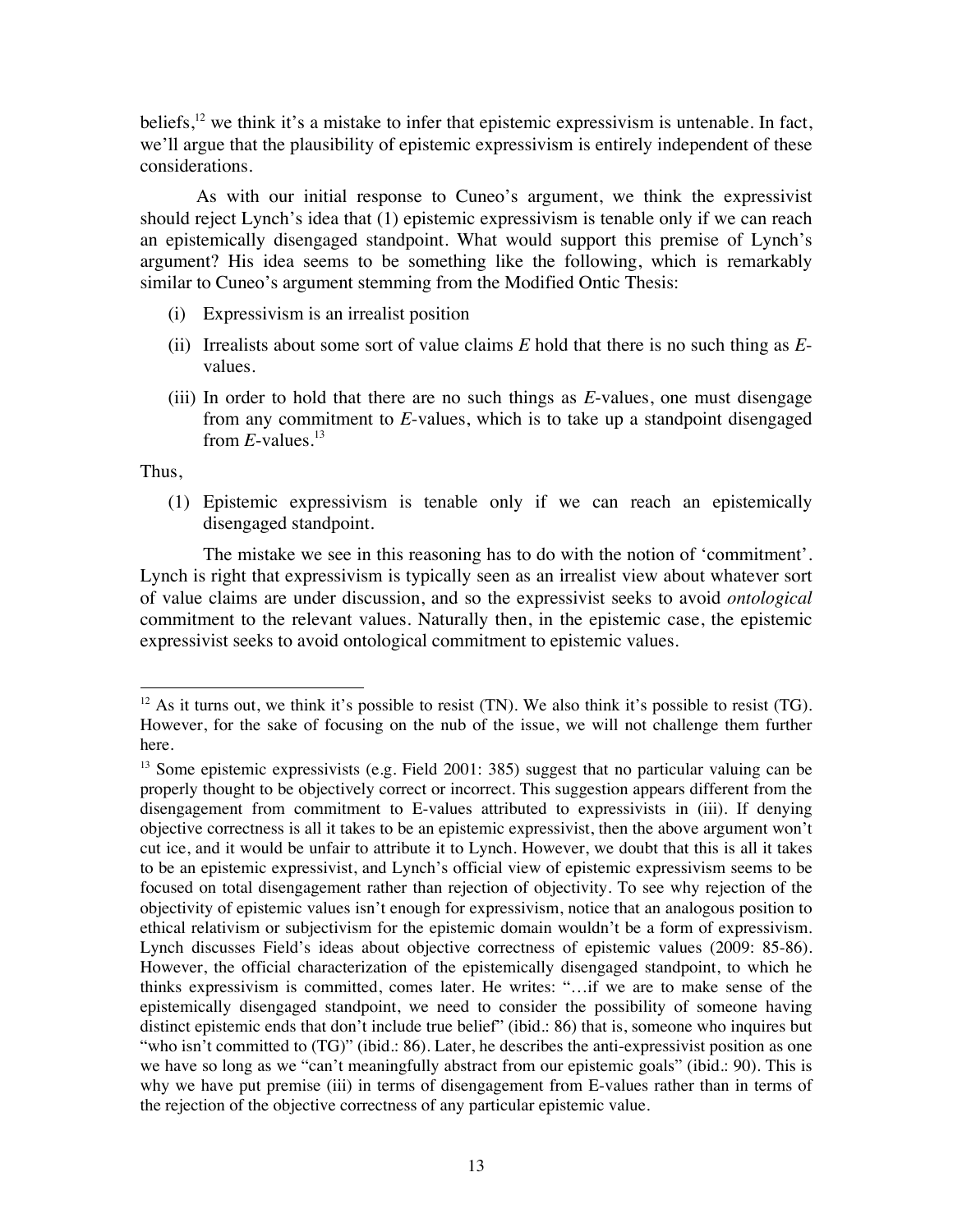Importantly, however, we think the notion of being ontologically committed to something is *different* from the notion of being implicitly committed to some value by virtue of engaging in a particular practice. At the very least, there is a cogent way for an expressivist to understand the latter notion such that it is not coextensive with the former notion. This is to redeploy the core expressivist maneuver and construe the idea of being implicitly committed to a value in terms of being committed to *valuing* something, rather than in terms of being ontologically committed to the existence of some value.

For example, in campaigning for a political candidate, one may be thereby committed to the political value of that candidate—that is, one is implicitly committed to thinking that this candidate is better than the other candidates, that this candidate should be elected, etc. (Put another way, by campaigning for a particular candidate, one might well be committed (implicitly) to *valuing* that candidate's success above the success of a rival candidate.) However, that is not yet to think that there exists something – *political value* – which the candidate possesses more of than any of the other candidates like the candidate may possess more shirts than the other candidates. Perhaps it is that, but there is an equally cogent understanding of this implicit commitment to the political value of the candidate as a commitment to adopting certain attitudes and engaging in certain actions involving the candidate. For instance, perhaps one is committed to attitudes like hoping the candidate will win and actions like encouraging others to vote for the candidate.

Likewise, an epistemic expressivist can insist that the disengagement from a commitment to epistemic values mentioned in (iii) is different from taking up the disengaged standpoint mentioned in (1). The former involves disengagement from *ontological commitment* to the values, while the latter involves disengagement from valuing certain things in a certain way. Perhaps the latter is impossible, but that doesn't imply that the former is impossible as well.

To see what we have in mind, compare the ethical case: ethical expressivists *do not* think that we must somehow stop *valuing* things ethically; they are not nihilists. Many ethical expressivists even think that valuing things ethically is a good and inextricable component of the human condition; perhaps (as Kant seems to have thought) we're implicitly always already committed, *in this sense*, to ethical values in the very practice of choosing one way of life over another or one action over another. However, all of that is like being committed to the political value of a candidate; it's consistent with disengagement from or rejection of the *ontological* commitment to ethical values. We just have to understand the notion of being committed to some value *not* as being committed to the existence of a certain kind of thing, but as being committed to taking up certain attitudes and/or acting in certain ways. Likewise, we think the epistemic expressivist could legitimately insist that *even if* Lynch's argument shows that we are always already committed to valuing things epistemically, that doesn't show that we're ontologically committed to the existence of epistemic values. The whole point of the core expressivist maneuver is that, by offering a theory of valuing, we can avoid the problems that attach to ontological commitment to values.

So we think the epistemic expressivist could insist that Lynch's argument from disengagement fails in its conflation of two senses of 'commitment to values'. On the ontological sense of this phrase, he is right that epistemic expressivists will want to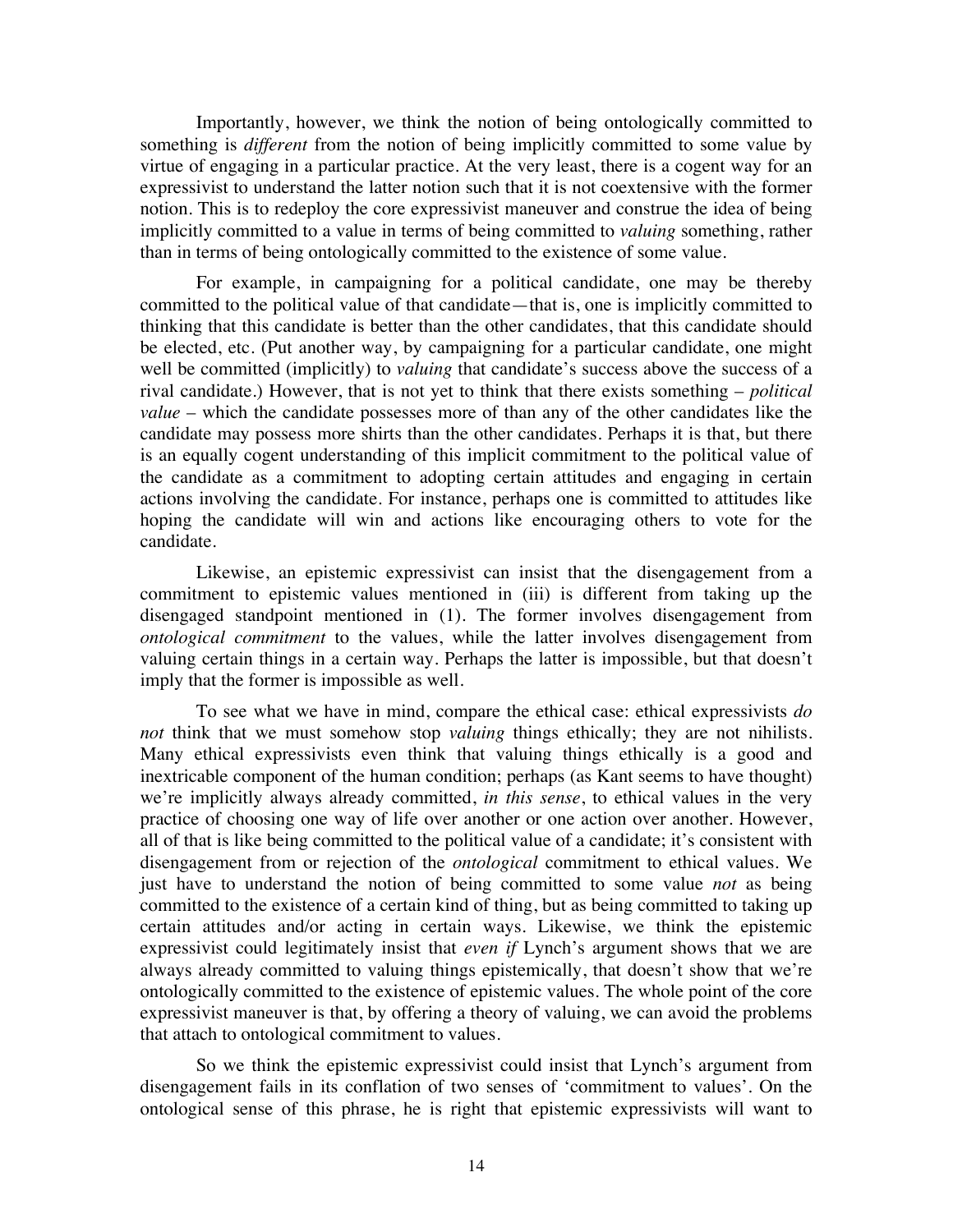disengage from (or at least avoid ontological commitment to) epistemic values.<sup>14</sup> However, on the non-ontological sense of this phrase, epistemic expressivists may very well be implicitly always already committed to epistemic values, like everyone else who arrives at and supports their views by inquiry. But there is a perfectly cogent expressivist understanding of that commitment in terms of a commitment to valuing rather than to the existence of some kind of thing – epistemic values.

# **5. Conclusion**

Expressivism is a controversial doctrine wherever it comes up, and we have not attempted to defend epistemic expressivism from objections that threaten to undermine expressivism in general. Rather, we have articulated what we take to be the core expressivist maneuver and considered three recent arguments for the claim that the position which results from deploying this maneuver in the epistemic realm is specially problematic.

Some philosophers think that expressivism about an area of thought and discourse involves the denial of the relevant claims' truth-aptness. But as we saw in our discussion of Kvanvig's argument against Field, based on the "non-alethic status" allegedly given to epistemic norms, the epistemic expressivist is not committed to denying the truth-aptness of epistemic claims. For it is open to expressivists to deploy a deflationary concept of truth in order to recognize some epistemic claims as true. That being so, other philosophers think that epistemic expressivism involves the denial adoption of an "external perspective" constituted by the denial that some beliefs are well-supported and others are not, some claims are based on good reasons while others are not, some theories can be supported by the evidence and others cannot. But as our discussion of Cuneo's argument revealed, the epistemic expressivist need not be committed to the possibility of this external perspective. All he needs to be committed to is the possibility of changing the question from one about epistemic facts or values to another one about epistemic evaluations, and to a particular sort of answer to the new question that undermines a presupposition of the old question. We think this just is the core expressivist maneuver as applied to epistemic thought and discourse. Even if that is right, still other philosophers think expressivism about an area of thought and discourse involves disengagement from our "commitment to the relevant sorts of goals and values". However, as we urged in response to Lynch, this need not be the case. The epistemic expressivist does disengage from ontological commitment to epistemic values but this doesn't imply disengagement from a commitment to *valuing* things epistemically.

So, epistemic expressivism is not committed to the "nonalethic status" of epistemic norms, the possibility of a dubious "external" perspective, or "disengagement

<sup>&</sup>lt;sup>14</sup> Does that mean that we were wrong to claim, as we did earlier against Cuneo, that the epistemic expressivist should not deny that there epistemic facts, and instead remain silent as far as his metaepistemological theory goes? We don't think so. For as long as he has a deflationary story about what's involved in claiming that something epistemological is a fact, this won't carry *ontological* commitment to corresponding epistemic values – that is one of the central purposes in adopting the deflationary package.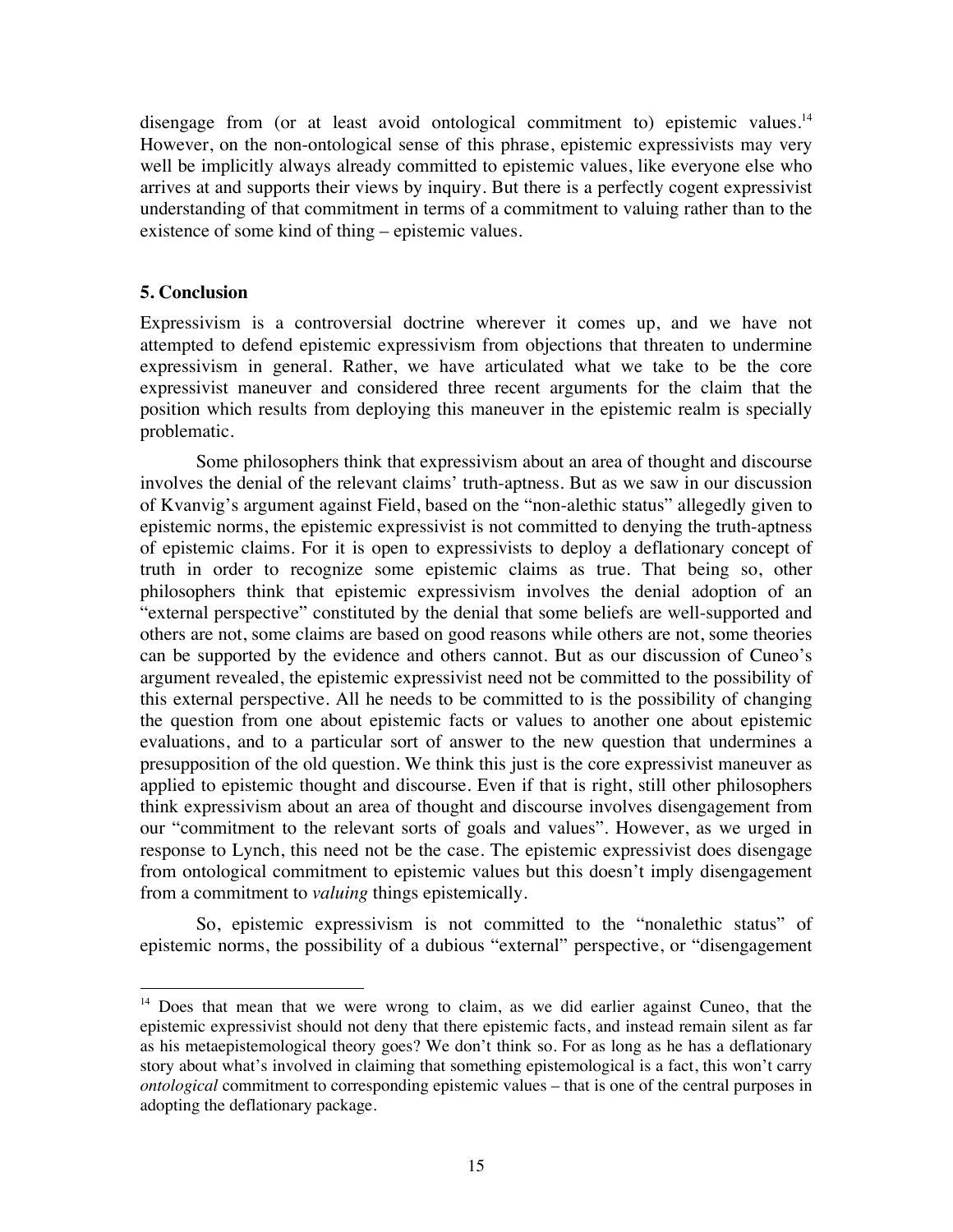from our epistemic goals or values". It does involve replacing an investigation into the nature of something whose existence is challenged – epistemic facts or values – with an investigation into the nature of something whose existence is not challenged and is quite familiar – epistemic evaluations. Because of this, we think epistemologists should view epistemic expressivism as just as viable of option for developing their meta-theory as it is viewed in ethics.

# **REFERENCES**

- Ayer, A. J. (1952). *Language, Truth and Logic*, New York: Dover Publications, 2nd Edition.
- Blackburn, Simon (1984) *Spreading the Word: Groundings in the Philosophy of Language*, Oxford; New York: Clarendon Press; Oxford University Press.
- Blackburn, Simon (1993) *Essays in Quasi-Realism*, Oxford; New York: Oxford University Press.
- Blackburn, Simon (1998) *Ruling Passions: A Theory of Practical Reasoning*, Oxford; New York: Clarendon Press; Oxford University Press.
- Blackburn, Simon (1996) "Securing the Nots: Moral Epistemology for the Quasi-Realist", in Sinnott-Armstrong, Walter & Mark Timmons (ed.), *Moral Knowledge: New Readings in Moral Epistemology*, Oxford; New York: Oxford University Press.
- Carnap, Rudolph (1935). *Philosophy and Logical Syntax*, London: Paul Kagan.
- Chrisman, Matthew (2007) "From Epistemic Contextualism to Epistemic Expressivism", *Philosophical Studies* 135: 225-254.
- Chrisman, Matthew (2008) "Expressivism, Inferentialism, and Saving the Debate", *Philosophy and Phenomenological Research*, vol. 77(2): 334-358.
- Cuneo, Terence (2007). *The Normative Web: An Argument for Moral Realism.* Oxford University Press.
- Dreier, James (2004) "Meta-Ethics and the Problem of Creeping Minimalism", *Philosophical Perspectives* 18: 23-44.
- Field, Hartry (1994) "Disquotational Truth and Factually Defective Discourse", *Philosophical Review* 103: 405-452.
- Field, Hartry (1996) "The A Prioricity of Logic", *Proceedings of the Aristotelian Society*, vol. 96 (pp. 359-379). [Reprinted in A. Casullo, ed., *A Priori Knowledge*, Dartmouth Publishing Company, 1999.]
- Field, Hartry (1998) "Epistemological Nonfactualism and the A Prioricity of Logic", *Philosophical Studies*, vol. 92 (pp. 1-24).
- Field, Hartry (2001) *Truth and the Abscence of Fact*, New York, Oxford: Oxford University Press.
- Field, Hartry (2009) "Epistemology without Metaphysics", *Philosophical Studies*, vol.143 (pp 249-290).
- Fine, Kit (2001) "The Question of Realism", *Philosophers' Imprint* 1: 1-30.